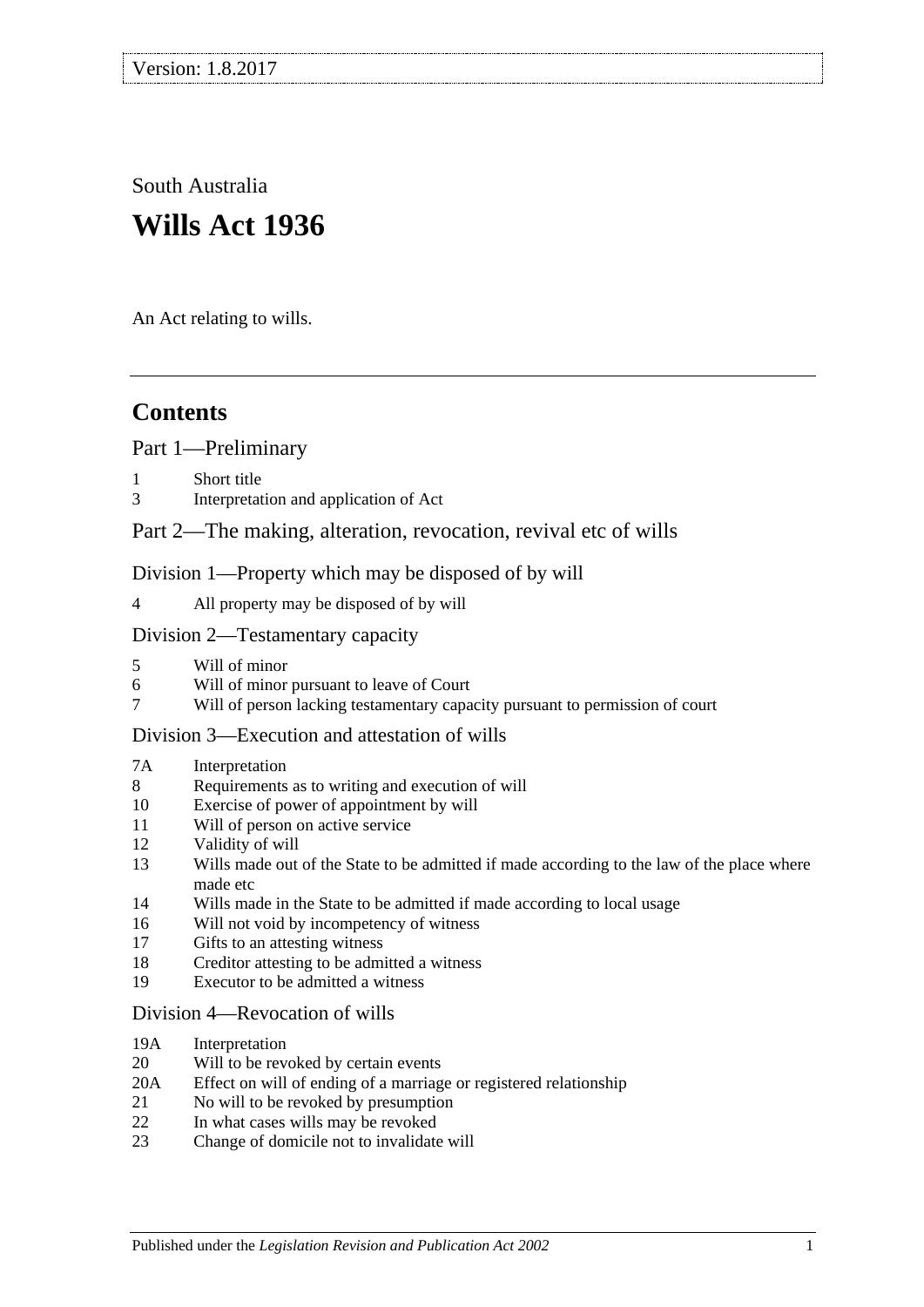#### [Division 5—Alterations in wills](#page-10-1)

24 [No alteration in a will has any effect unless executed as a will](#page-10-2)

- [Division 6—Revival of wills](#page-10-3)
- 25 [How revoked will is to be revived](#page-10-4)
- [Division 7—Rectification of wills](#page-10-5)
- 25AA [Power of rectification](#page-10-6)

#### [Part 3—Validity of wills made outside the State](#page-11-0)

- 25A [Interpretation and application](#page-11-1)
- 25B [General rule as to formal validity](#page-12-0)<br>25C Additional rules
- [Additional rules](#page-12-1)
- 25D [Validity of statutory wills made outside the State](#page-12-2)
- 25E [Part does not limit operation of international will provisions](#page-12-3)

#### [Part 3A—International wills](#page-12-4)

- 25F [Interpretation](#page-12-5)
- 25G [Application of Convention](#page-13-0)
- 25H [Persons authorised to act in connection with international wills](#page-13-1)
- 25I [Witnesses to international wills](#page-13-2)
- 25J [Application of Act to international wills](#page-13-3)

#### [Part 4—Construction of wills](#page-13-4)

- 26 [When a devise not to be rendered inoperative etc](#page-13-5)
- 27 [A will to speak from the death of the testator](#page-13-6)
- 28 [What a residuary devise includes](#page-14-0)
- 29 [What estates a general devise includes](#page-14-1)
- 30 [What property subject to a power of appointment a general gift includes](#page-14-2)
- 31 [How a devise without words of limitation is to be construed](#page-14-3)
- 32 [How the words "die without issue" or "die without leaving issue" are to be construed](#page-14-4)
- 33 [No devise to trustees or executors etc operates to pass a chattel interest](#page-15-0)
- 34 [Trustees under an unlimited devise etc to take the fee](#page-15-1)
- 35 [Devises of estates tail do not lapse](#page-15-2)
- 36 [Gifts to children or other issue who leave issue living at the testator's death do not lapse](#page-15-3)
- 37 [Validity of certain wills](#page-15-4)
- 38 [References to valuations made or accepted for succession duty purposes etc to be](#page-16-0)  [construed, where appropriate, as references to valuations made by competent valuers](#page-16-0)

## [Schedule 1—Annex to Convention providing a Uniform Law on the Form of](#page-16-1)  [an International Will](#page-16-1) 1973

[Legislative history](#page-20-0)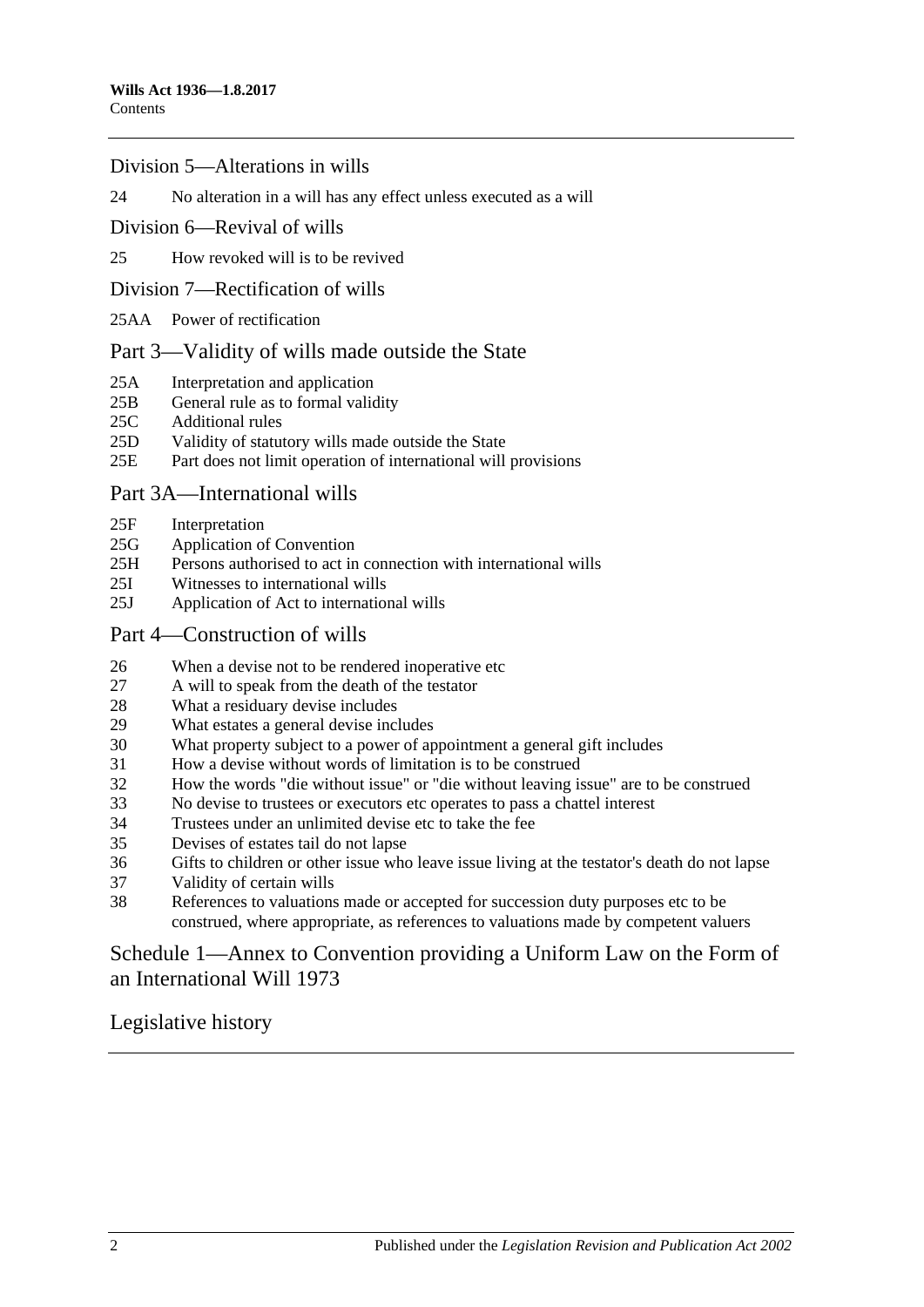## <span id="page-2-0"></span>**The Parliament of South Australia enacts as follows:**

## **Part 1—Preliminary**

### <span id="page-2-1"></span>**1—Short title**

This Act may be cited as the *Wills Act 1936*.

#### <span id="page-2-2"></span>**3—Interpretation and application of Act**

(1) In this Act, unless the contrary intention appears—

*adult* means a person of or over the age of 18 years;

*the Court* means the Supreme Court of South Australia;

*minor* means a person under the age of 18 years;

*personal estate* includes leasehold estates and other chattels real and money, shares of Government and other funds, securities for money (not being real estates), debts, choses in action, rights, credits, goods, and all other property whatsoever which, prior to the coming into operation of *[The Intestate Real Estates Distribution Act](http://www.legislation.sa.gov.au/index.aspx?action=legref&type=act&legtitle=The%20Intestate%20Real%20Estates%20Distribution%20Act%201867) 1867* devolved by law upon the executor or administrator and any share or interest in any such personal estate;

*real estate* includes messuages, lands, rents, and hereditaments, whether freehold or of any other tenure, and whether corporeal, incorporeal, or personal, and any estate, right or interest (other than a chattel interest) therein;

*the Registrar* means the Registrar of Probates or a deputy Registrar of Probates;

*will* includes testament, codicil, appointment by will or by writing in the nature of a will in exercise of a power and a disposition by will and testament or devise of the custody and tuition of any child by virtue of the Imperial Act passed in the twelfth year of the reign of King Charles the Second, Chapter 24, and any other testamentary disposition.

- (2) Except where this Act otherwise provides, this Act applies to every will made on or after 1 January, 1838. Every will re-executed or republished or revived by any codicil will, for the purposes of this Act, be taken to have been made at the time at which the will or codicil was so re-executed, republished or revived.
- (3) This Act does not extend to any estate *pur autre vie* of any person who died before 1 January, 1838.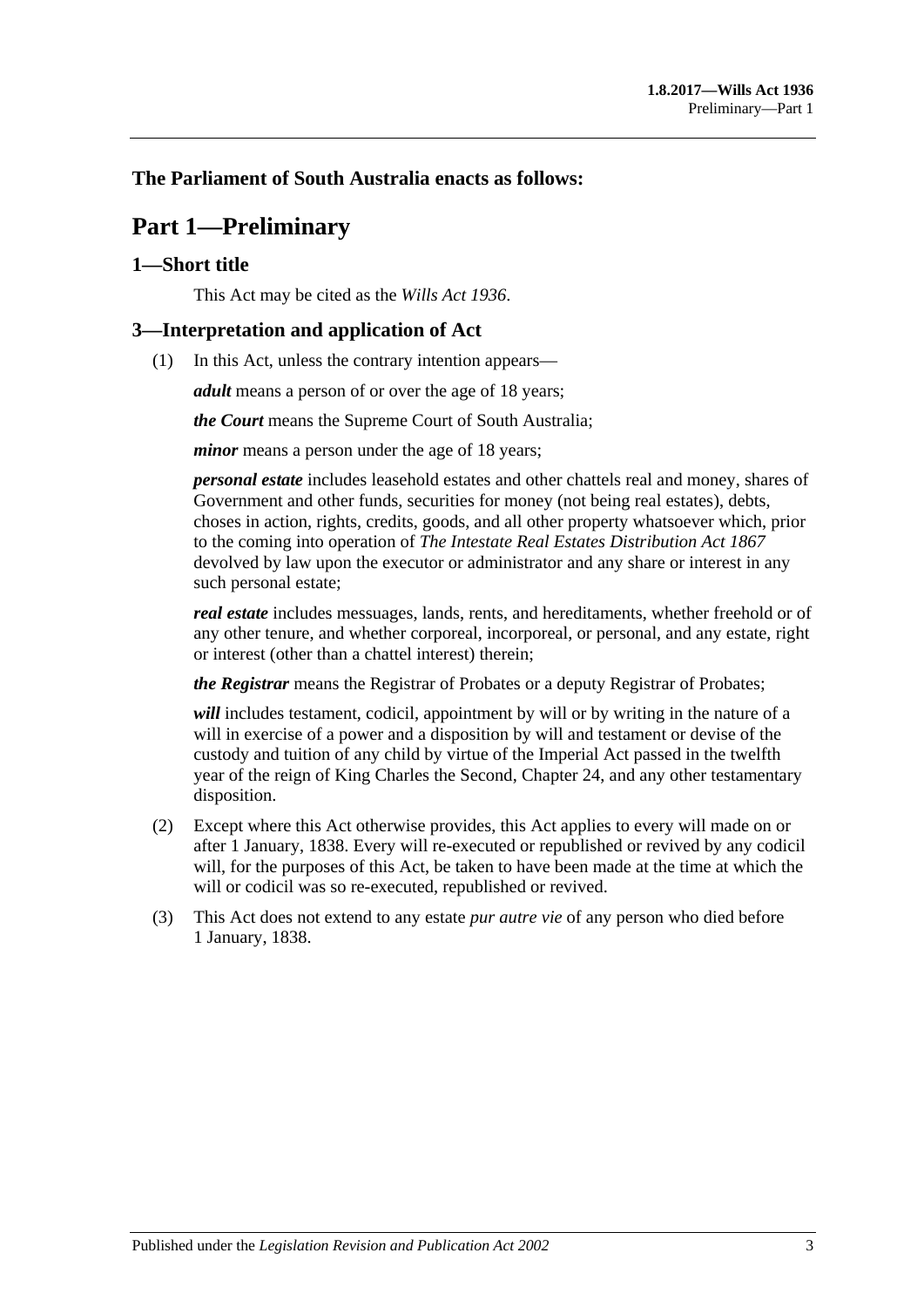## <span id="page-3-0"></span>Part 2—The making, alteration, revocation, revival etc of wills

## <span id="page-3-1"></span>**Division 1—Property which may be disposed of by will**

## <span id="page-3-2"></span>**4—All property may be disposed of by will**

- (1) Every person may devise, bequeath or dispose of by his or her will, executed in the manner required by this Act, all real estate and all personal estate to which the person is entitled either at law or in equity at the time of his or her death and which if not so devised, bequeathed or disposed of would devolve upon the heir at law of the person or (if he or she became entitled by descent) of his or her ancestor or upon his or her executor or administrator.
- (2) The power given by this section extends to—
	- (a) any estate *pur autre vie* whether there is or is not any special occupant of the estate and whether the estate is freehold or of any other tenure and whether it is a corporeal or incorporeal hereditament;
	- (b) every contingent, executory or other future interest in any real or personal estate whether the testator is or is not ascertained as the person or one of the persons in whom that interest may become vested, and whether the testator is entitled to that interest under the instrument by which it was created or under any disposition of the interest by deed or will;
	- (c) every right of entry for condition broken and every other right of entry;
	- (d) any such estate, interest, right or other real or personal estate as mentioned in this section to which the testator is entitled at the time of his or her death, notwithstanding that he or she became so entitled subsequently to the execution of his or her will.

## <span id="page-3-3"></span>**Division 2—Testamentary capacity**

### <span id="page-3-4"></span>**5—Will of minor**

- (1) Subject to this Act, a minor cannot make, alter or revoke a will.
- (2) A minor who is or has been married may make, alter or revoke a will as if he or she were an adult.
- (3) A minor may make a will in contemplation of marriage (and may alter or revoke such a will) but the will is of no effect unless the contemplated marriage is solemnised.

### <span id="page-3-5"></span>**6—Will of minor pursuant to leave of Court**

- (1) The Court may, on application by a minor, make an order authorising the minor to make or alter a will in specific terms approved by the Court, or to revoke a will.
- (2) An authorisation under this section may be granted on such conditions as the Court thinks fit.
- (3) Before making an order under this section, the Court must be satisfied that—
	- (a) the minor understands the nature and effect of the proposed will, alteration or revocation; and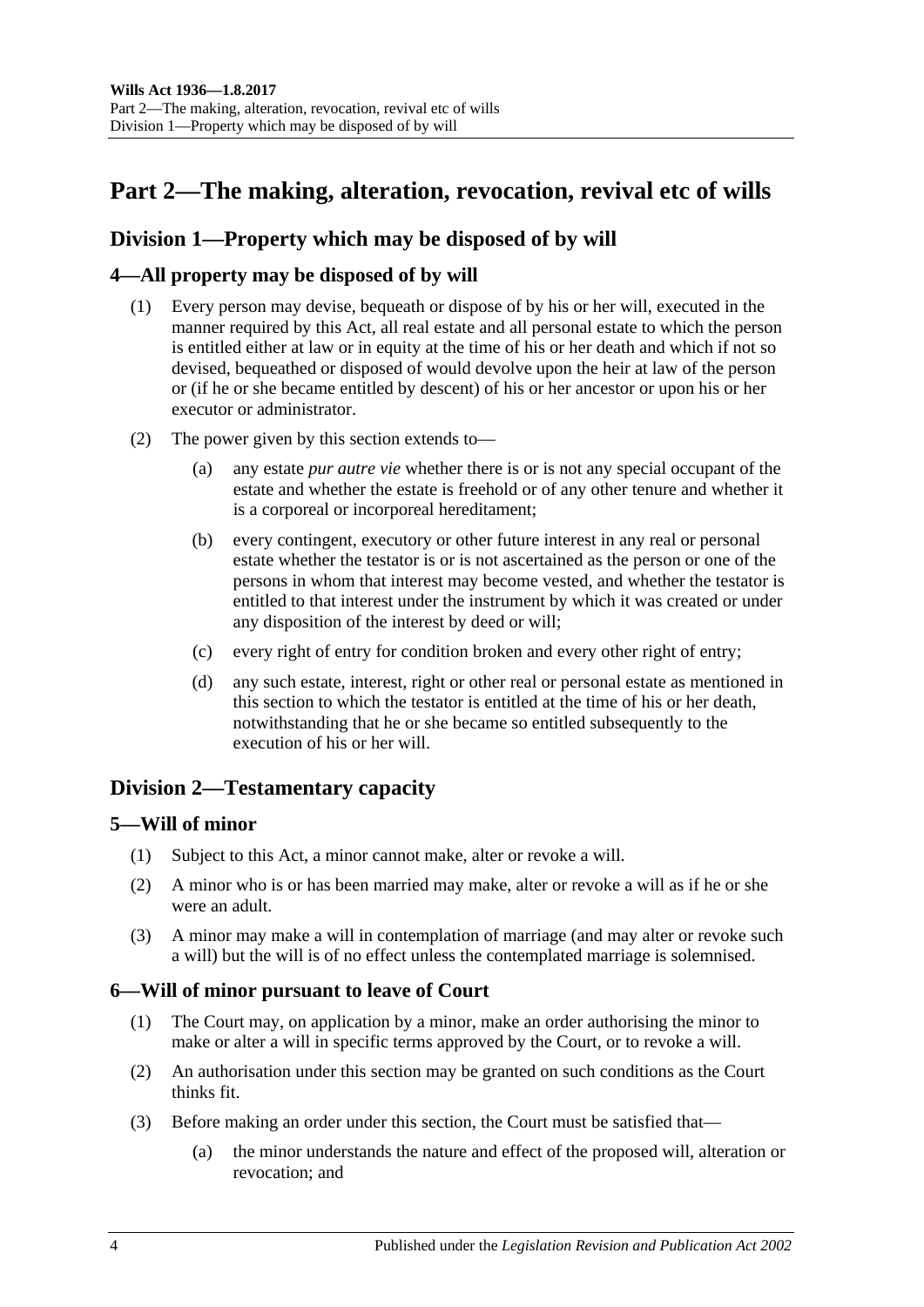- (b) the proposed will, alteration or revocation accurately reflects the intentions of the minor; and
- (c) it is reasonable in all the circumstances that the order should be made.
- (4) A will or instrument altering or revoking a will made pursuant to an order under this section—
	- (a) must be executed as required by law and one of the attesting witnesses must be the Registrar or the Public Trustee; and
	- (b) must be deposited for safe custody with the Registrar under section 13 of the *[Administration and Probate Act](http://www.legislation.sa.gov.au/index.aspx?action=legref&type=act&legtitle=Administration%20and%20Probate%20Act%201919) 1919*.
- (5) The will may not be withdrawn from deposit with the Registrar by the minor unless the Court has made an order authorising the minor to revoke the will or the minor has attained the age of 18 years or is married.

### <span id="page-4-0"></span>**7—Will of person lacking testamentary capacity pursuant to permission of court**

- (1) The Court may, on application by any person made with the permission of the Court, make an order authorising the making or alteration of a will in specific terms approved by the Court, or the revocation of a will, on behalf of a person who lacks testamentary capacity.
- (2) An authorisation under this section may be granted on such conditions as the Court thinks fit.
- (3) Before making an order under this section, the Court must be satisfied that—
	- (a) the person lacks testamentary capacity; and
	- (b) the proposed will, alteration or revocation would accurately reflect the likely intentions of the person if he or she had testamentary capacity; and
	- (c) it is reasonable in all the circumstances that the order should be made.
- (4) In considering an application for an order under this section, the Court must take into account the following matters:
	- (a) any evidence relating to the wishes of the person;
	- (b) the likelihood of the person acquiring or regaining testamentary capacity;
	- (c) the terms of any will previously made by the person;
	- (d) the interests of—
		- (i) the beneficiaries under any will previously made by the person;
		- (ii) any person who would be entitled to receive any part of the estate of the person if the person were to die intestate;
		- (iii) any person who would be entitled to claim the benefit of the *[Inheritance \(Family Provision\) Act](http://www.legislation.sa.gov.au/index.aspx?action=legref&type=act&legtitle=Inheritance%20(Family%20Provision)%20Act%201972) 1972* in relation to the estate of the person if the person were to die;
		- (iv) any other person who has cared for or provided emotional support to the person;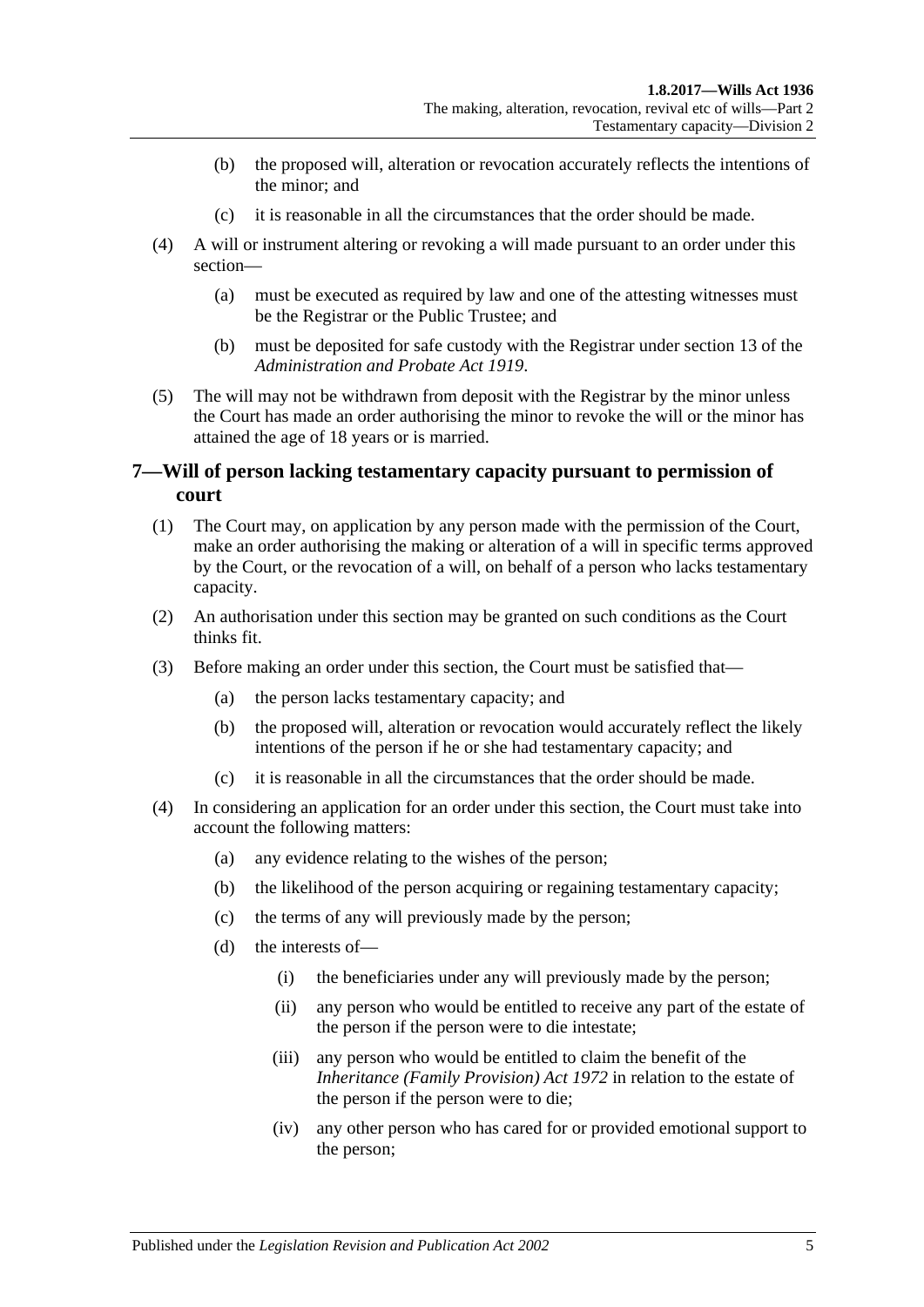- (e) any gift for a charitable or other purpose the person might reasonably be expected to give by a will;
- (f) the likely size of the estate;
- (g) any other matter that the Court considers to be relevant.
- (5) An order may be made under this section in relation to a minor.
- (6) The Court is not bound by rules of evidence in proceedings under this section.
- (7) The following persons are entitled to appear and be heard at proceedings under this section:
	- (a) the person in relation to whom the order is proposed to be made;
	- (b) a legal practitioner representing the person or, with the permission of the Court, some other person representing the person;
	- (c) the person holding or acting in the office of Public Advocate under the *[Guardianship and Administration Act](http://www.legislation.sa.gov.au/index.aspx?action=legref&type=act&legtitle=Guardianship%20and%20Administration%20Act%201993) 1993*;
	- (d) the person's administrator, if one has been appointed under the *[Guardianship](http://www.legislation.sa.gov.au/index.aspx?action=legref&type=act&legtitle=Guardianship%20and%20Administration%20Act%201993)  [and Administration Act](http://www.legislation.sa.gov.au/index.aspx?action=legref&type=act&legtitle=Guardianship%20and%20Administration%20Act%201993) 1993*;
	- (e) the person's guardian, if one has been appointed under the *[Guardianship and](http://www.legislation.sa.gov.au/index.aspx?action=legref&type=act&legtitle=Guardianship%20and%20Administration%20Act%201993)  [Administration Act](http://www.legislation.sa.gov.au/index.aspx?action=legref&type=act&legtitle=Guardianship%20and%20Administration%20Act%201993) 1993*;
	- (f) the person's manager, if one has been appointed under the *[Aged and Infirm](http://www.legislation.sa.gov.au/index.aspx?action=legref&type=act&legtitle=Aged%20and%20Infirm%20Persons%20Property%20Act%201940)  [Persons' Property Act](http://www.legislation.sa.gov.au/index.aspx?action=legref&type=act&legtitle=Aged%20and%20Infirm%20Persons%20Property%20Act%201940) 1940*;
	- (g) the person's attorney, if one has been appointed under an enduring power of attorney;
	- (h) any other person who has, in the opinion of the Court, a proper interest in the matter.
- (8) In determining an application under this section, the Court may make such incidental orders relating to costs or other matters as it thinks fit.
- (9) A will or instrument altering or revoking a will made pursuant to an order under this section must be executed as follows:
	- (a) it must be signed by the Registrar; and
	- (b) it must be sealed with the seal of the Court.
- (10) The will or instrument altering or revoking a will must be retained by the Registrar and will be taken to have been deposited with the Registrar under section 13 of the *[Administration and Probate Act](http://www.legislation.sa.gov.au/index.aspx?action=legref&type=act&legtitle=Administration%20and%20Probate%20Act%201919) 1919*.
- (11) The will may not be withdrawn from deposit with the Registrar by or on behalf of the person on whose behalf it was made unless the Court has made an order under this section authorising the revocation of the will (in which case the Registrar must withdraw it on presentation of a copy of the order) or the person has acquired or regained testamentary capacity.
- (12) In this section—

*testamentary capacity* means the capacity to make a will<sup>1</sup>.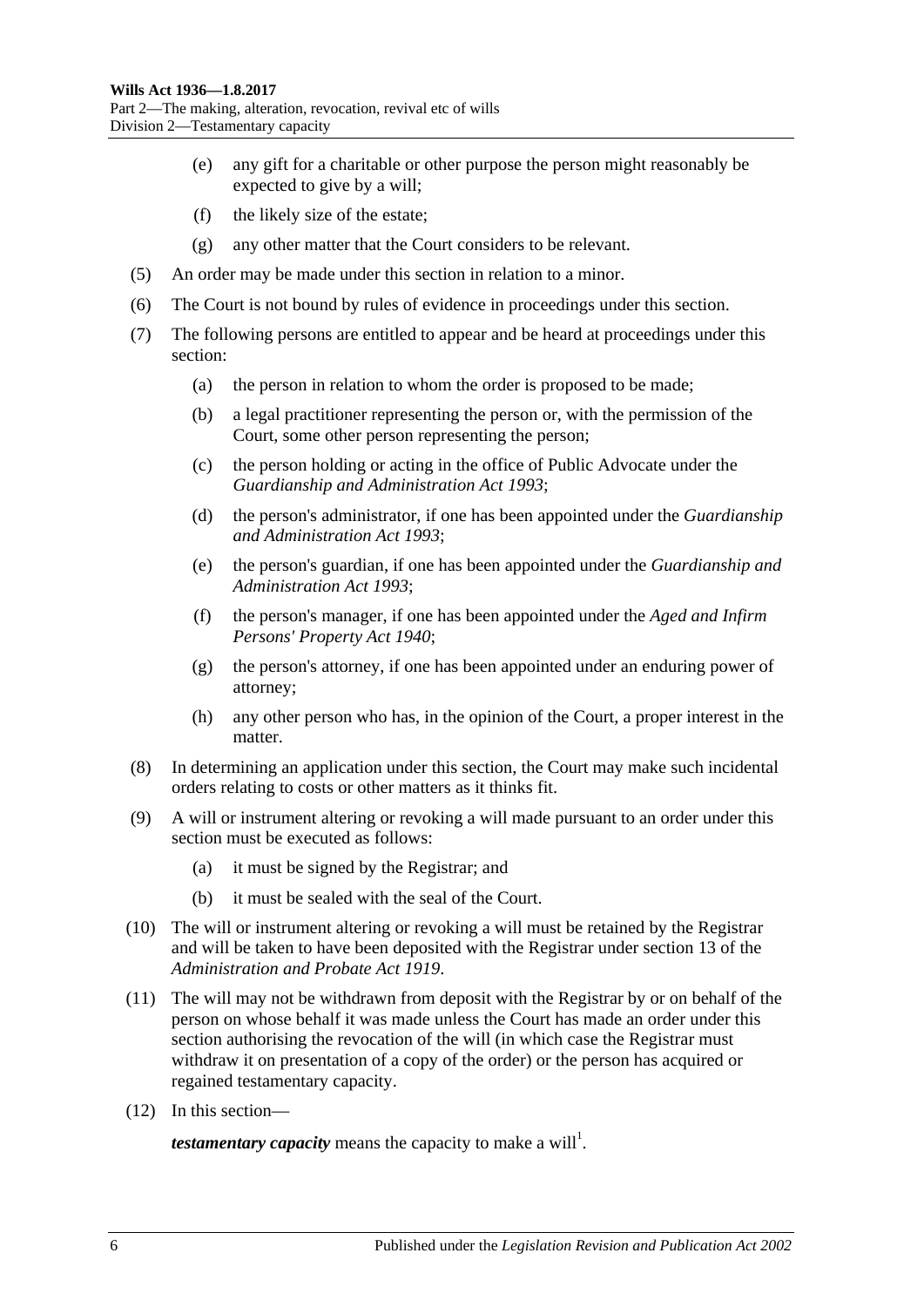#### **Note—**

1 The cause of incapacity to make a will may arise from mental incapacity or from physical incapacity to communicate testamentary intentions.

## <span id="page-6-0"></span>**Division 3—Execution and attestation of wills**

#### <span id="page-6-1"></span>**7A—Interpretation**

In this Division—

*domestic partner* means a person who is a domestic partner within the meaning of the *[Family Relationships Act](http://www.legislation.sa.gov.au/index.aspx?action=legref&type=act&legtitle=Family%20Relationships%20Act%201975) 1975*, whether declared as such under that Act or not;

*spouse*—a person is the spouse of another if they are legally married.

#### <span id="page-6-2"></span>**8—Requirements as to writing and execution of will**

Subject to this Act, no will is valid unless it is in writing and executed in the following manner:

- (a) it must be signed by the testator or by some other person in the testator's presence and by the testator's direction; and
- (b) it must appear, on the face of the will or otherwise, that the testator intended by the signature to give effect to the will; and
- (c) the signature must be made or acknowledged by the testator in the presence of two or more witnesses present at the same time; and
- (d) the witnesses must attest and sign the will (but no form of attestation is necessary); and
- (e) the signatures of the witnesses must be made or acknowledged in the presence of the testator (but not necessarily in the presence of each other).

#### <span id="page-6-3"></span>**10—Exercise of power of appointment by will**

Where a person holds a power of appointment that is exercisable by will—

- (a) the provisions of this Act relating to the formalities with which the will must be executed apply in relation to the will notwithstanding that the power has been conferred on condition that a will made in exercise of the power should be executed with some other or lesser formality; and
- (b) the power may be exercised by a will executed in accordance with this Act notwithstanding that the power has been conferred on condition that a will made in exercise of the power should be executed with some other or additional formality.

#### <span id="page-6-4"></span>**11—Will of person on active service**

Any person who is on active service as a member of a military, naval or air force of the Commonwealth may dispose of his or her real and personal property by nuncupative will.

#### <span id="page-6-5"></span>**12—Validity of will**

(1) A will is valid if executed in accordance with this Act, notwithstanding that the will is not otherwise published.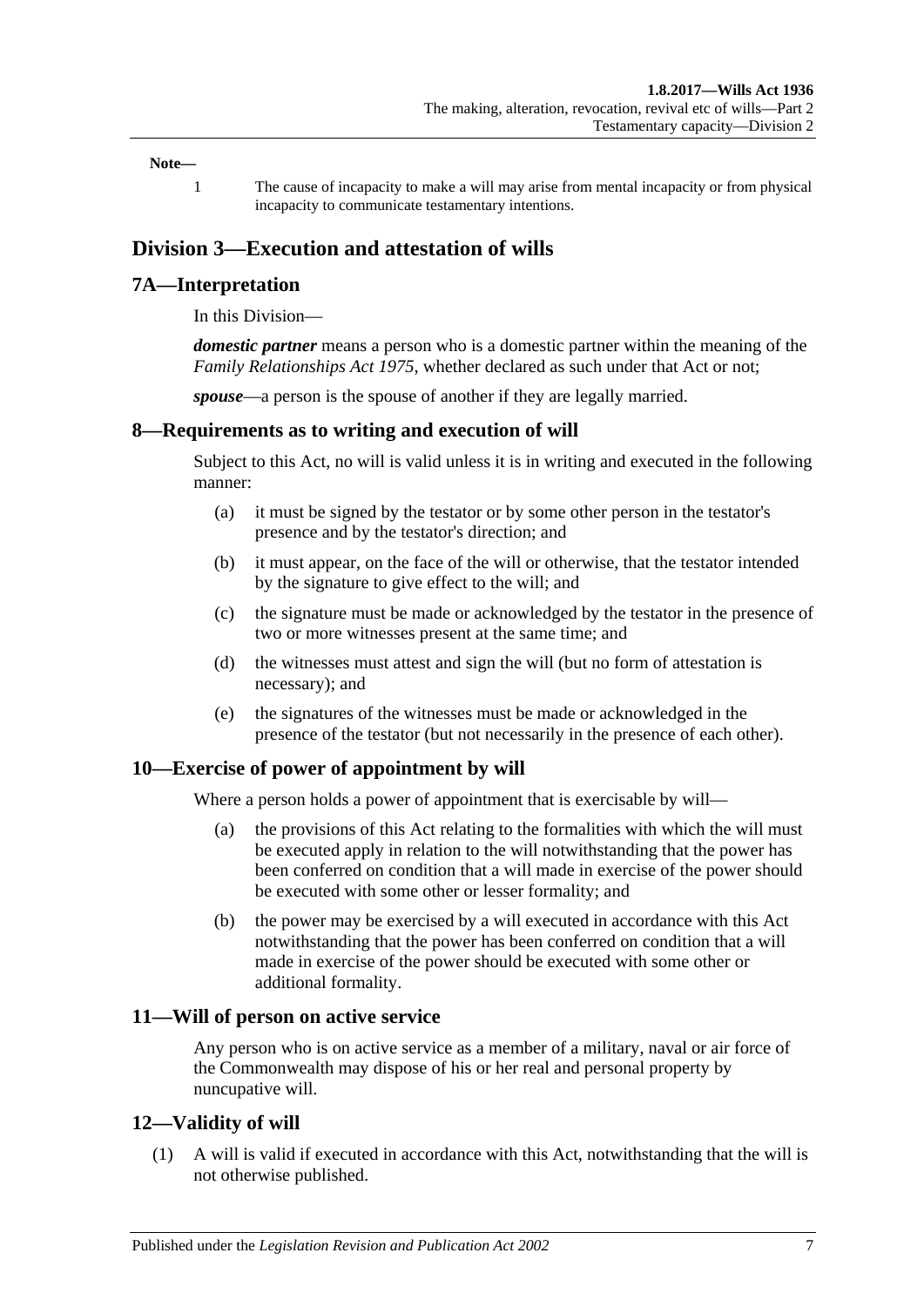- (2) Subject to this Act, if the Court is satisfied that—
	- (a) a document expresses testamentary intentions of a deceased person; and
	- (b) the deceased person intended the document to constitute his or her will,

the document will be admitted to probate as a will of the deceased person even though it has not been executed with the formalities required by this Act.

- <span id="page-7-4"></span>(3) If the Court is satisfied that a document that has not been executed with the formalities required by this Act expresses an intention by a deceased person to revoke a document that might otherwise have been admitted to probate as a will of the deceased person, that document is not to be admitted to probate as a will of the deceased person.
- (4) This section applies to a document whether it came into existence within or outside the State.
- (5) Rules of Court may authorise the Registrar to exercise the powers of the Court under this section.

## <span id="page-7-0"></span>**13—Wills made out of the State to be admitted if made according to the law of the place where made etc**

Every will made out of the State before the commencement of the *[Wills Act](http://www.legislation.sa.gov.au/index.aspx?action=legref&type=act&legtitle=Wills%20Act%20Amendment%20Act%201966)  [Amendment Act](http://www.legislation.sa.gov.au/index.aspx?action=legref&type=act&legtitle=Wills%20Act%20Amendment%20Act%201966) 1966* by a testator who has died or dies after 22 October, 1895 (whatever may be the domicile of the testator at the time of making the will or at the time of his or her death) will, as regards personal estate, be held to be well executed for the purpose of being admitted in the State to probate if it is made according to the forms required either by the law of the place where it was made, or by the law of the place where the testator was domiciled when it was made, or by the laws then in force in that part of Her Majesty's dominions that constituted his or her domicile of origin.

#### <span id="page-7-1"></span>**14—Wills made in the State to be admitted if made according to local usage**

Every will made within the State before the commencement of the *[Wills Act](http://www.legislation.sa.gov.au/index.aspx?action=legref&type=act&legtitle=Wills%20Act%20Amendment%20Act%201966)  [Amendment Act](http://www.legislation.sa.gov.au/index.aspx?action=legref&type=act&legtitle=Wills%20Act%20Amendment%20Act%201966) 1966* by a testator who has died or dies after 22 October, 1895 (whatever may be the domicile of the testator at the time of making it or at the time of his or her death) will, as regards personal estate, be held to be well executed, and will be admitted in the State to probate if it is executed according to the forms required by the laws for the time being in force in the State.

#### <span id="page-7-2"></span>**16—Will not void by incompetency of witness**

If any person who attests the execution of a will is at the time of the execution of the will or at any time afterwards incompetent to be admitted a witness to prove the execution of the will, the will is not on that account invalid.

#### <span id="page-7-3"></span>**17—Gifts to an attesting witness**

No will or testamentary provision in a will is void by reason only of the fact that the execution of the will is attested by a person, or the spouse or domestic partner of a person, who has or may acquire, in terms of the will or provision, any interest in property subject to the will or provision.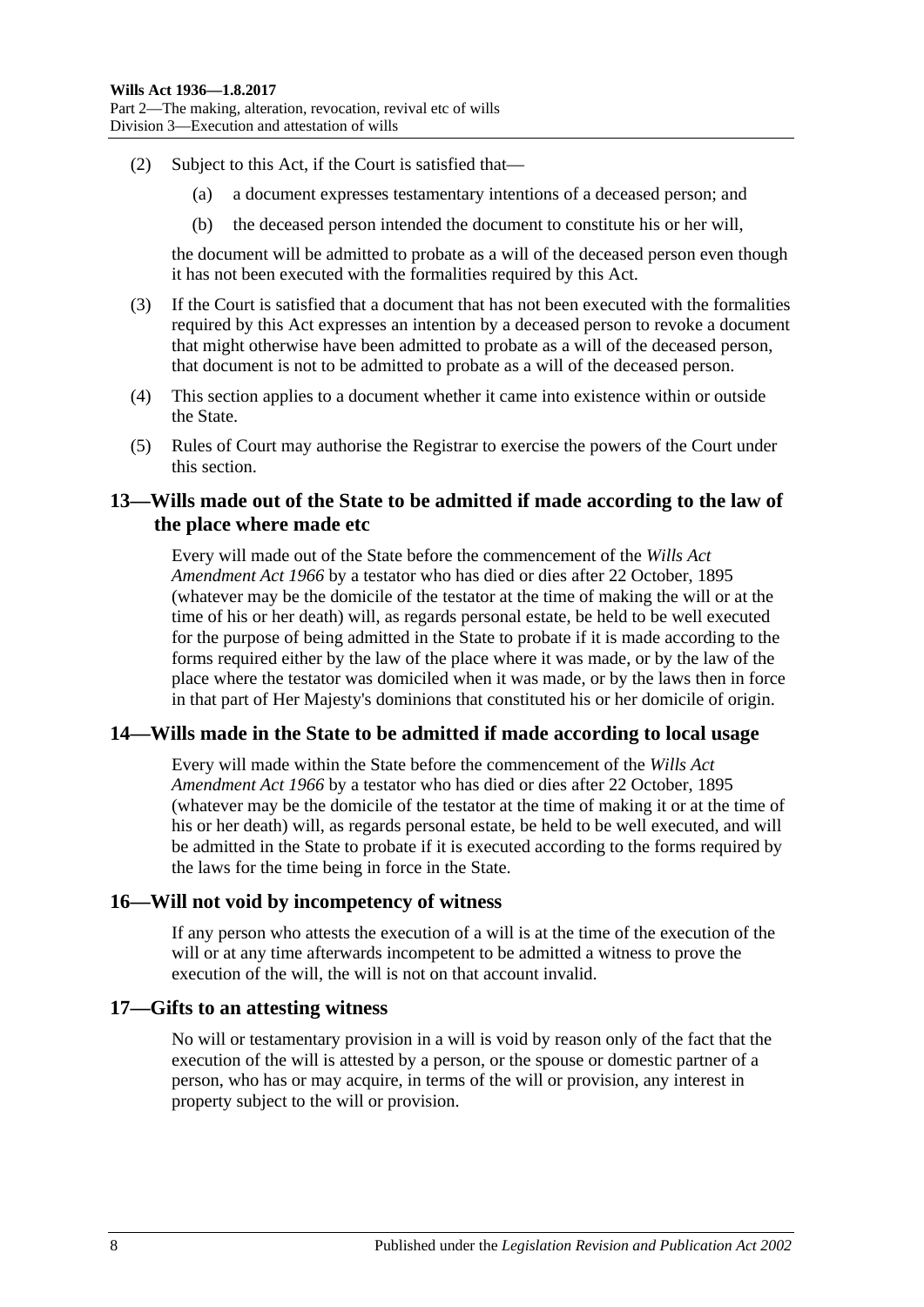#### <span id="page-8-0"></span>**18—Creditor attesting to be admitted a witness**

If by a will any real or personal estate is charged with a debt and a creditor whose debt is so charged or the spouse or domestic partner of any such creditor attests the execution of that will, that creditor notwithstanding the charge will be admitted a witness to prove the execution of that will or its validity or invalidity.

#### <span id="page-8-1"></span>**19—Executor to be admitted a witness**

No person is on account of being an executor of a will incompetent to be admitted a witness to prove the execution of that will or its validity or invalidity.

### <span id="page-8-2"></span>**Division 4—Revocation of wills**

#### <span id="page-8-3"></span>**19A—Interpretation**

In this Division—

*partner*, in relation to a registered relationship, means either of the parties to the relationship;

*registered relationship* means a relationship that is registered under the *[Relationships](http://www.legislation.sa.gov.au/index.aspx?action=legref&type=act&legtitle=Relationships%20Register%20Act%202016)  [Register Act](http://www.legislation.sa.gov.au/index.aspx?action=legref&type=act&legtitle=Relationships%20Register%20Act%202016) 2016*, and includes a corresponding law registered relationship under that Act.

#### <span id="page-8-4"></span>**20—Will to be revoked by certain events**

- (1) Subject to this section, a will made by a person will be revoked by the person marrying or commencing a registered relationship (except a will made in exercise of a power of appointment when the real or personal estate thereby appointed would not in default of such appointment pass to the person's heir executor or administrator, or the person entitled as the person's next of kin under the Statute of Distributions).
- (2) A will made after the commencement of the *[Wills Act Amendment Act](http://www.legislation.sa.gov.au/index.aspx?action=legref&type=act&legtitle=Wills%20Act%20Amendment%20Act%201969) 1969* which is expressed to be made in contemplation of marriage, is not revoked by the solemnisation of the marriage contemplated.
- (3) A will made after the commencement of the *[Relationships Register Act 2016](http://www.legislation.sa.gov.au/index.aspx?action=legref&type=act&legtitle=Relationships%20Register%20Act%202016)* which is expressed to be made in contemplation of the registration of a relationship under that Act, is not revoked by the commencement of the registered relationship contemplated.

### <span id="page-8-5"></span>**20A—Effect on will of ending of a marriage or registered relationship**

- (1) If, after making a will, the testator's marriage or registered relationship is ended, the following provisions apply:
	- (a) a disposition of a beneficial interest in property by the will in favour of the testator's former spouse or partner is revoked;
	- (b) an appointment by the will of the testator's former spouse or partner as executor, trustee or guardian is revoked;
	- (c) a grant by the will of a power of appointment exercisable by or in favour of the testator's former spouse or partner is revoked;
	- (d) the will is to have effect with respect to the revocation of such a disposition, appointment or grant of a power as if the former spouse or partner had died on the date the marriage or registered relationship ended.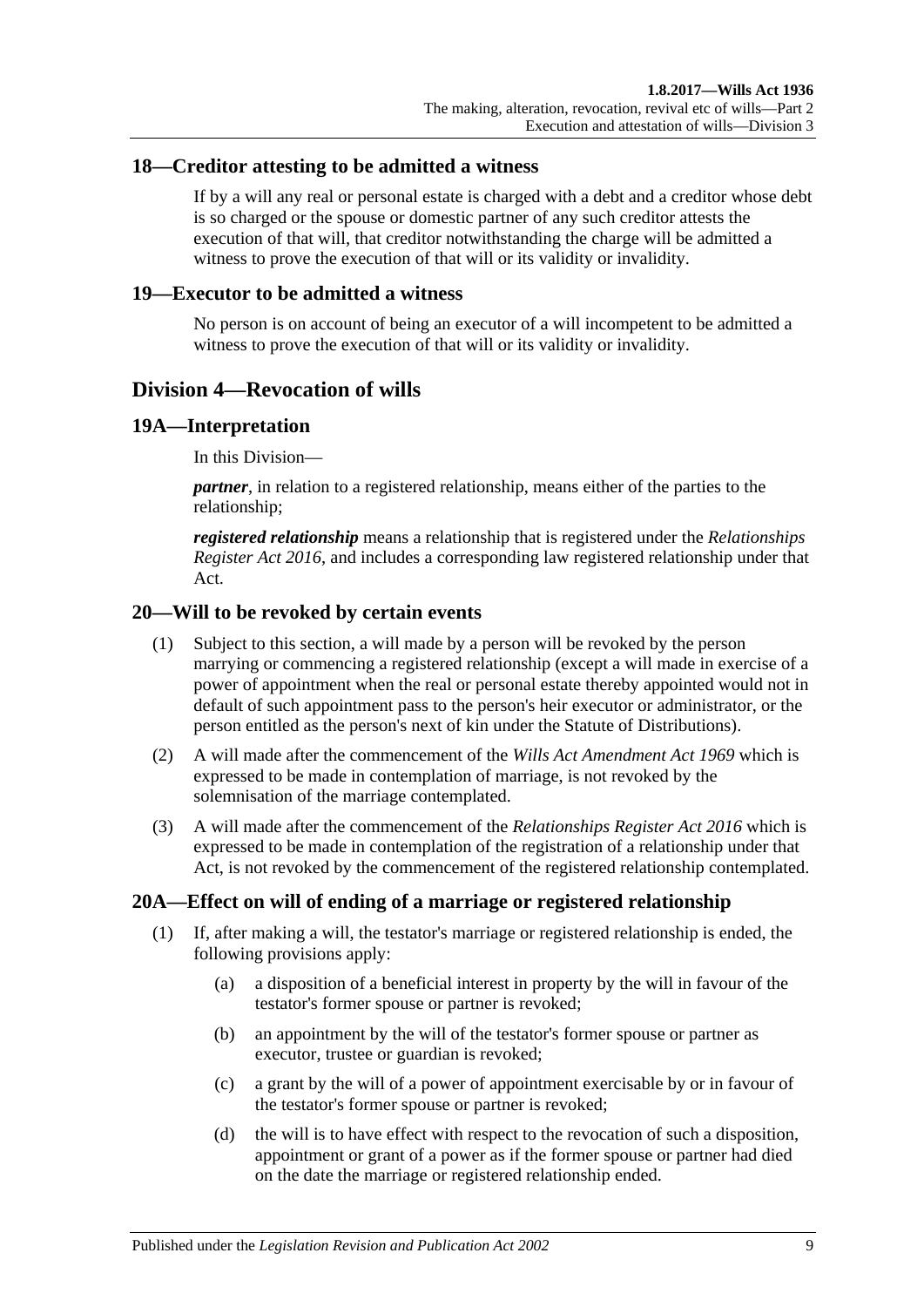- (2) This section does not affect—
	- (a) a disposition or grant of a power in accordance with a contract between the testator and the former spouse or partner under which the testator is or was bound to dispose of property by will in a particular way; or
	- (b) a disposition, appointment or grant of a power if it appears from the terms of the will that the testator intended that the disposition, appointment or grant would have effect despite the ending of the marriage or registered relationship; or
	- (c) a disposition, appointment or grant of a power if the will is re-executed, or a codicil is made to the will, after the ending of the marriage or registered relationship and the will or codicil shows no intention of the testator to revoke the disposition, appointment or grant; or
	- (d) the right of a former spouse or partner to make a claim under the *[Inheritance](http://www.legislation.sa.gov.au/index.aspx?action=legref&type=act&legtitle=Inheritance%20(Family%20Provision)%20Act%201972)  [\(Family Provision\) Act](http://www.legislation.sa.gov.au/index.aspx?action=legref&type=act&legtitle=Inheritance%20(Family%20Provision)%20Act%201972) 1972*.
- (3) For the purposes of this section—
	- (a) a marriage is ended—
		- (i) when a decree of dissolution of a marriage becomes absolute under the Family Law Act;
		- (ii) on the making of a decree of nullity under the Family Law Act in respect of a purported marriage;
		- (iii) on the termination or annulment of a marriage or purported marriage in accordance with the law of a place outside Australia if the termination or annulment is recognised in Australia under the Family Law Act;
	- (ab) a registered relationship is ended when it is taken to end under the *[Relationships Register Act](http://www.legislation.sa.gov.au/index.aspx?action=legref&type=act&legtitle=Relationships%20Register%20Act%202016) 2016*;
	- (b) *disposition* of property by a will includes an appointment of property by will under a power of appointment conferred on the testator;
	- (c) *Family Law Act* means the *Family Law Act 1975* of the Commonwealth, as amended from time to time, or an Act of the Commonwealth enacted in substitution of that Act;
	- (d) *spouse* includes a party to a purported marriage.

#### <span id="page-9-0"></span>**21—No will to be revoked by presumption**

No will is revoked by any presumption of an intention on the ground of an alteration in circumstances.

#### <span id="page-9-1"></span>**22—In what cases wills may be revoked**

Subject to [section](#page-7-4) 12(3), no will or codicil or any part of a will or codicil is revoked otherwise than—

- (a) by marriage or the ending of a marriage as provided by this Act; or
- (ab) by commencing or ending a registered relationship under the *[Relationships](http://www.legislation.sa.gov.au/index.aspx?action=legref&type=act&legtitle=Relationships%20Register%20Act%202016)  [Register Act](http://www.legislation.sa.gov.au/index.aspx?action=legref&type=act&legtitle=Relationships%20Register%20Act%202016) 2016*; or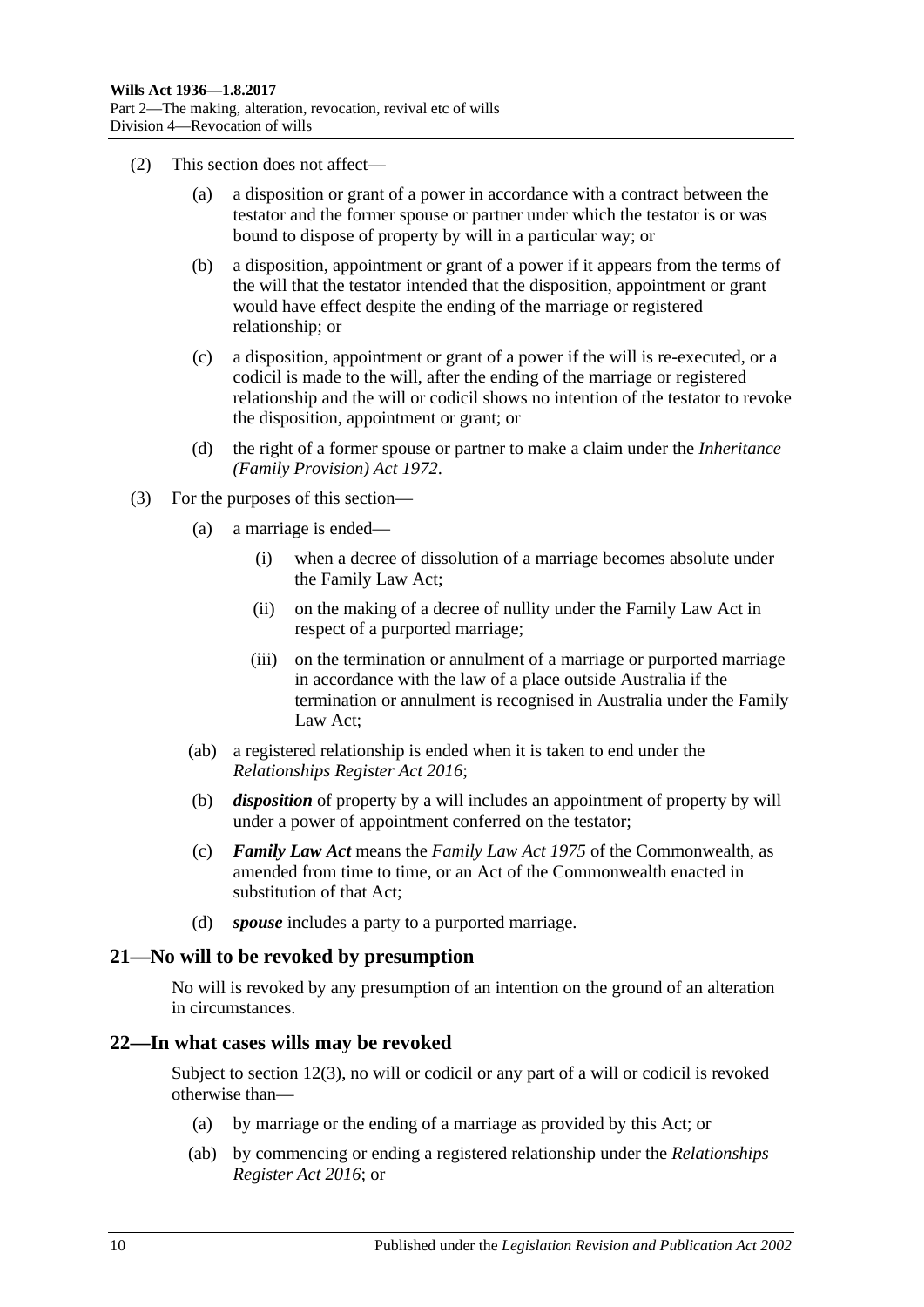- (b) by another will or codicil executed in the manner required by this Act; or
- (c) by some writing declaring an intention to revoke the will or codicil or the part of the will or codicil and executed in the manner in which a will is required by this Act to be executed; or
- (d) by the burning, tearing or otherwise destroying the will or codicil or the part of the will or codicil by the testator or by some person in the testator's presence and by the testator's direction with the intention of revoking it.

#### <span id="page-10-0"></span>**23—Change of domicile not to invalidate will**

No will made by a testator who has died or dies after 22 October, 1895, will be held to be revoked, or to have become invalid, nor will the construction of the will be altered, by reason of any subsequent change of domicile of the person making the will.

## <span id="page-10-1"></span>**Division 5—Alterations in wills**

#### <span id="page-10-2"></span>**24—No alteration in a will has any effect unless executed as a will**

No obliteration interlineation or other alteration made in any will after its execution is valid or has any effect except so far as the words or effect of the will before such alteration are not apparent unless the alteration is executed in the manner in which a will is required by this Act to be executed; but the will with the alteration as part of the will is to be taken to be duly executed if the signature of the testator and the subscription of the witnesses are made in the margin or on some other part of the will opposite or near to the alteration or at the foot or end of or opposite to a memorandum referring to the alteration and written at the end or some other part of the will.

### <span id="page-10-3"></span>**Division 6—Revival of wills**

#### <span id="page-10-4"></span>**25—How revoked will is to be revived**

- (1) No will or codicil or any part of a will or codicil which has been in any manner revoked can be revived otherwise than by its re-execution or by a codicil executed in the manner required by this Act and showing an intention to revive the will or codicil or the part of the will or codicil.
- (2) When any will or codicil which has been partly revoked and afterwards wholly revoked is revived, the revival does not extend to so much of the will or codicil as was revoked before the revocation of the whole of it unless an intention to the contrary is shown.

## <span id="page-10-5"></span>**Division 7—Rectification of wills**

## <span id="page-10-6"></span>**25AA—Power of rectification**

- (1) If the Court is satisfied that a will does not accurately reflect the testamentary intentions of a deceased person, the Court may order that the will be rectified so as to give proper expression to those intentions.
- (2) An application for an order under this section must not, except with the consent of the Court, be made more than six months after the grant of probate or letters of administration.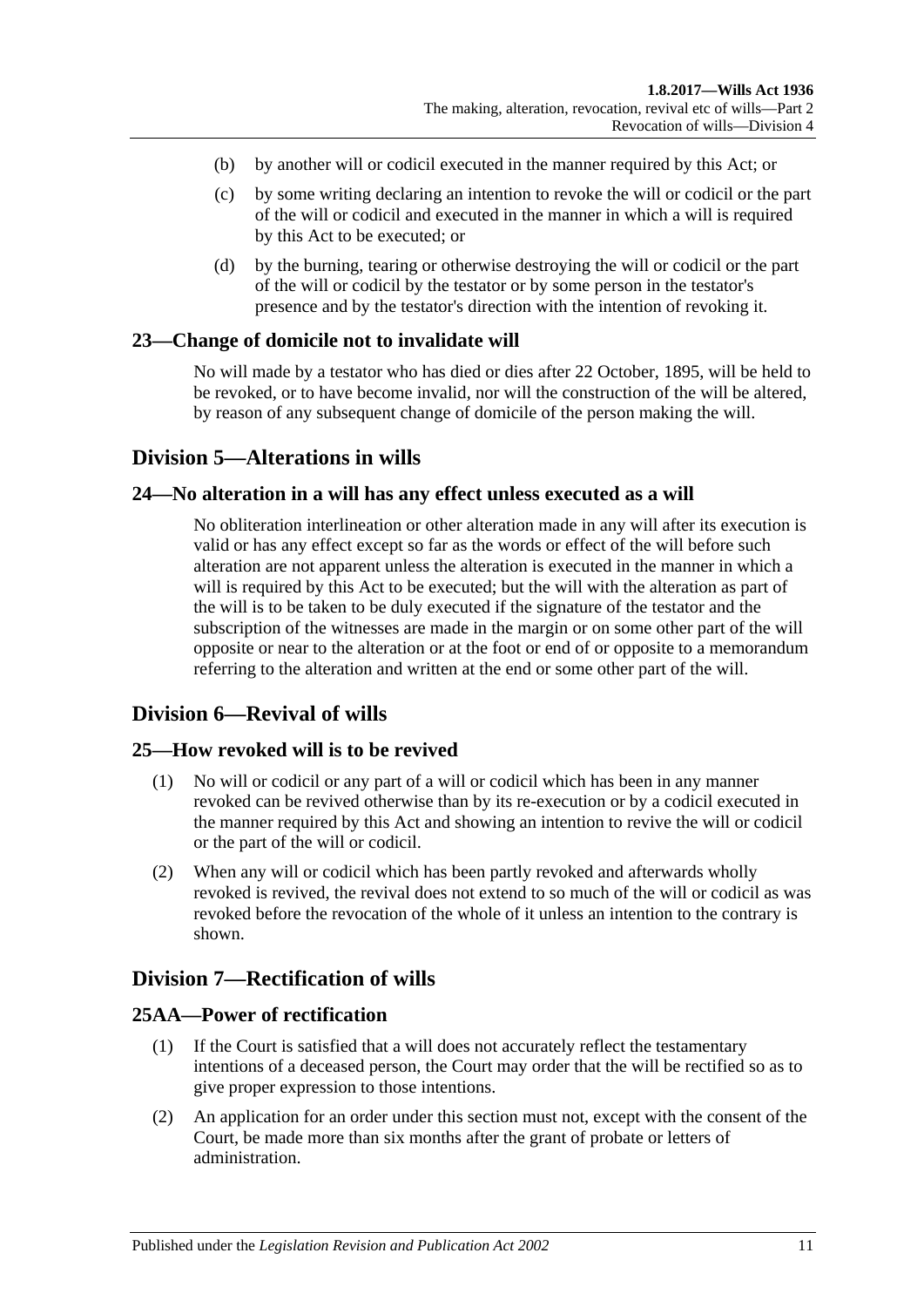(3) Nothing in this section affects the operation of section 29 of the *[Trustee Act](http://www.legislation.sa.gov.au/index.aspx?action=legref&type=act&legtitle=Trustee%20Act%201936) 1936*.

## <span id="page-11-0"></span>**Part 3—Validity of wills made outside the State**

## <span id="page-11-1"></span>**25A—Interpretation and application**

(1) In this Part—

*country* means any place or group of places having its own law of nationality (including the Commonwealth of Australia and its territories);

*internal law* in relation to any country or place means the law which would apply in a case where no question of the law in force in any other country or place arose;

*place* means any territory (including a State or Territory of the Commonwealth of Australia).

- (2) Where under this Act the internal law in force in any country or place is to be applied in the case of a will, but there are in force in that country or place two or more systems of internal law relating to the formal validity of wills, the system to be applied must be ascertained as follows:
	- (a) if there is in force throughout the country or place a rule indicating which of those systems can properly be applied in the case in question, that rule must be followed; or
	- (b) if there is no such rule, the system will be that with which the testator was most closely connected at the relevant time and for this purpose the relevant time is the time of the testator's death where the matter is to be determined by reference to circumstances prevailing at his or her death and the time of execution of the will in any other case.
- (3) In determining for the purposes of this Act whether or not the execution of a will conformed to a particular law, regard must be had to the formal requirements of that law at the time of execution, but this does not prevent account being taken of an alteration of law affecting wills executed at that time if the alteration enables the will to be treated as properly executed.
- (4) This Part does not apply to a will of a testator who died before the commencement of the *[Wills Act Amendment Act](http://www.legislation.sa.gov.au/index.aspx?action=legref&type=act&legtitle=Wills%20Act%20Amendment%20Act%201966) 1966* and does apply to a will of a testator who dies after that commencement whether the will was executed before or after that commencement.
- (5) Where (whether in pursuance of this Act or not) a law in force outside the State falls to be applied in relation to a will, any requirement of that law whereby special formalities are to be observed by testators answering a particular description, or witnesses to the execution of a will are to possess certain qualifications, will be treated, notwithstanding any rule of that law to the contrary, as a formal requirement only.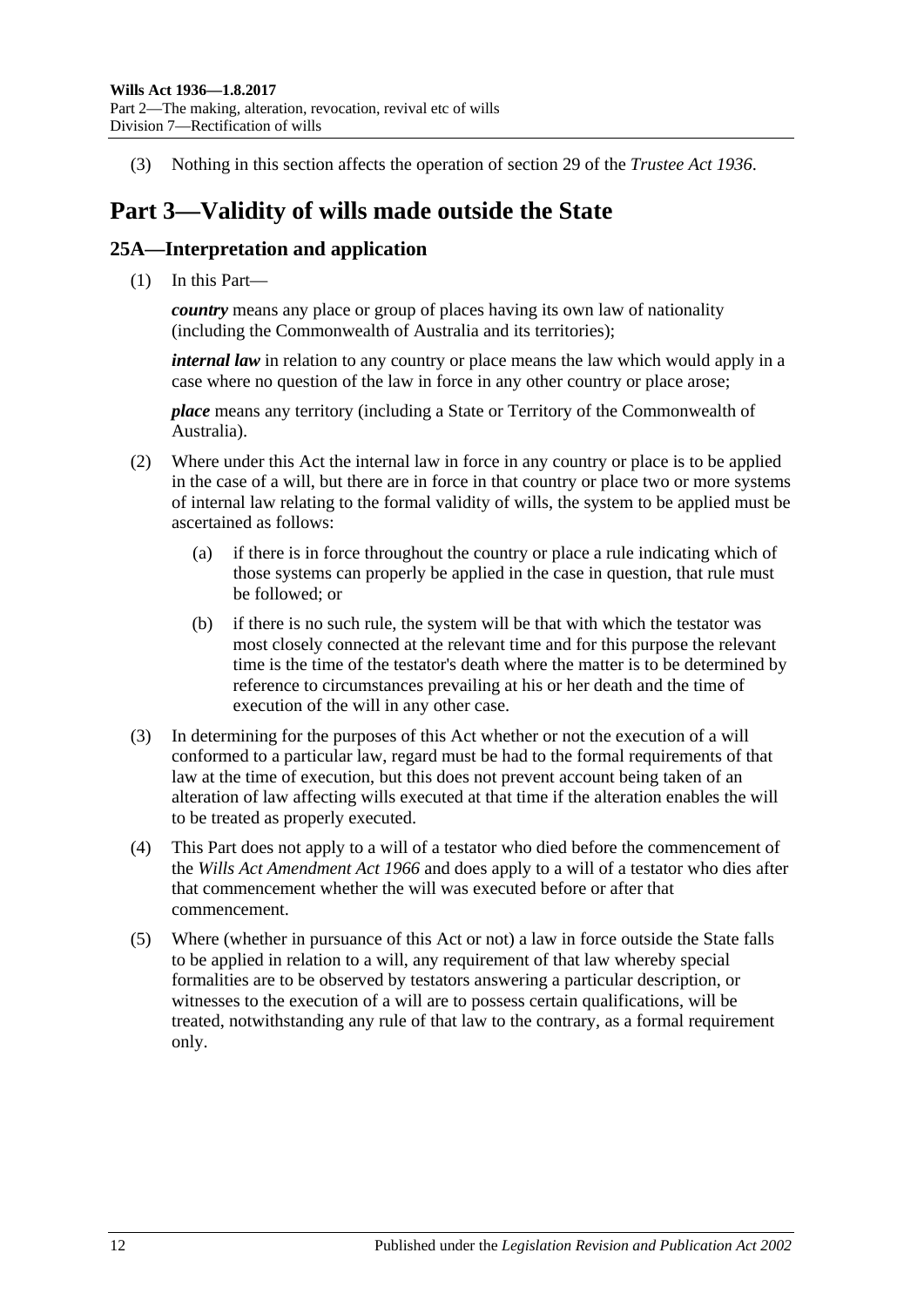## <span id="page-12-0"></span>**25B—General rule as to formal validity**

Notwithstanding any other provision of this Act, a will is to be treated as properly executed for all purposes if its execution conformed to the internal law in force in the place where it was executed, or in the place where, at the time of its execution or of the testator's death, he or she was domiciled or had his or her habitual residence, or in a country of which, at either of those times, he or she was a national.

### <span id="page-12-1"></span>**25C—Additional rules**

Without limiting the generality of [section](#page-12-0) 25B, the following wills are to be treated as properly executed for the purpose of being admitted in the State to probate:

- (a) a will executed on board a vessel or aircraft of any description, if the execution of the will conformed to the internal law in force in the place with which, having regard to its registration (if any) and other relevant circumstances, the vessel or aircraft may be taken to have been most closely connected;
- (b) a will so far as it disposes of immovable property if its execution conformed to the internal law in force in the country or place where the property was situated;
- (c) a will so far as it revokes a will which under this Act would be treated as properly executed or revokes a provision which under this Act would be treated as comprised in a properly executed will if the execution of the later will conformed to any law by reference to which the revoked will or provision would be so treated;
- (d) a will so far as it exercises a power or appointment if the execution of the will conformed to the law governing the essential validity of the power.

### <span id="page-12-2"></span>**25D—Validity of statutory wills made outside the State**

- (1) A statutory will made according to the law of the place where the deceased was resident at the time of execution will be regarded as a valid will of the deceased.
- (2) In this section—

*statutory will* means a will executed by virtue of a statutory provision on behalf of a person who, at the time of execution, lacked testamentary capacity.

### <span id="page-12-3"></span>**25E—Part does not limit operation of international will provisions**

This Part does not limit the operation of [Part 3A.](#page-12-4)

## <span id="page-12-4"></span>**Part 3A—International wills**

#### <span id="page-12-5"></span>**25F—Interpretation**

In this Part—

*Australian legal practitioner* means a local legal practitioner or an interstate legal practitioner within the meaning of the *[Legal Practitioners Act](http://www.legislation.sa.gov.au/index.aspx?action=legref&type=act&legtitle=Legal%20Practitioners%20Act%201981) 1981*;

*Convention* means the *Convention providing a Uniform Law on the Form of an International Will 1973* signed in Washington D.C. on 26 October 1973;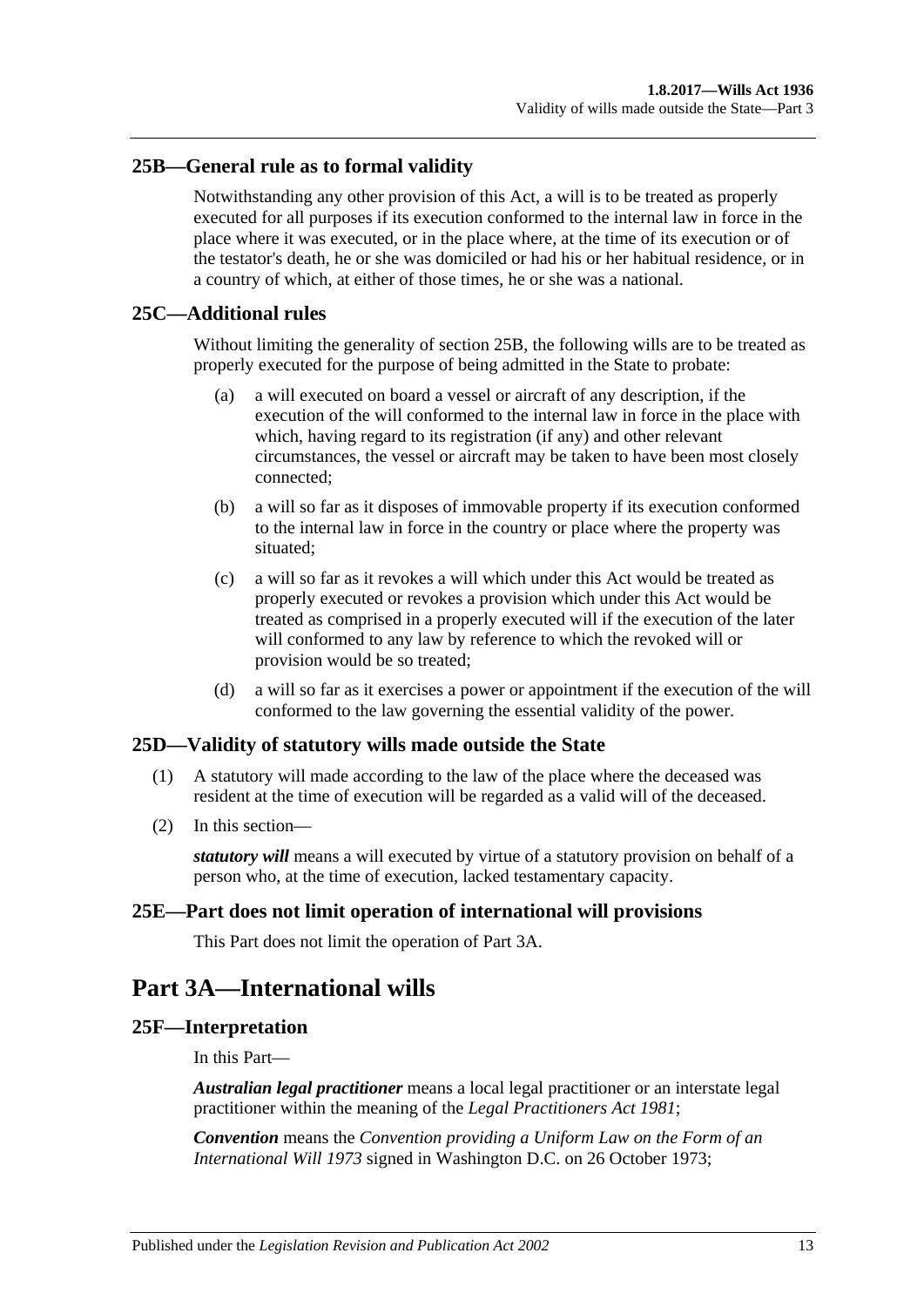*international will* means a will made in accordance with the requirements of the Annex to the Convention as set out in Schedule 1.

## <span id="page-13-0"></span>**25G—Application of Convention**

The Annex to the Convention has the force of law in this jurisdiction.

**Note—**

The Annex to the Convention is set out in Schedule 1.

### <span id="page-13-7"></span><span id="page-13-1"></span>**25H—Persons authorised to act in connection with international wills**

- (1) For the purposes of this Part, the following persons are authorised to act in connection with an international will:
	- (a) an Australian legal practitioner;
	- (b) a public notary of any Australian jurisdiction.
- (2) For the purposes of this Part, a reference in the Annex to the Convention to a person authorised to act in connection with international wills is a reference to—
	- (a) a person referred to in [subsection](#page-13-7) (1) who is acting in Australia; or
	- (b) any other person who is acting as an authorised person under the law of a state (other than Australia) that is a party to the Convention.

**Note—**

This section gives effect to Articles II and III of the Convention.

### <span id="page-13-2"></span>**25I—Witnesses to international wills**

The conditions requisite to acting as a witness to an international will are governed by the law of this jurisdiction.

### <span id="page-13-3"></span>**25J—Application of Act to international wills**

To avoid doubt, the provisions of this Act that apply to wills extend to international wills.

## <span id="page-13-4"></span>**Part 4—Construction of wills**

### <span id="page-13-5"></span>**26—When a devise not to be rendered inoperative etc**

No conveyance or other act made or done subsequently to the execution of a will of or relating to any real or personal estate comprised in the will except an act by which the will is revoked as aforesaid prevents the operation of the will with respect to such estate or interest in that real or personal estate as the testator had power to dispose of by will at the time of his or her death.

### <span id="page-13-6"></span>**27—A will to speak from the death of the testator**

Every will is to be construed with reference to the real estate and personal estate comprised in it to speak and take effect as if it had been executed immediately before the death of the testator unless a contrary intention appears by the will.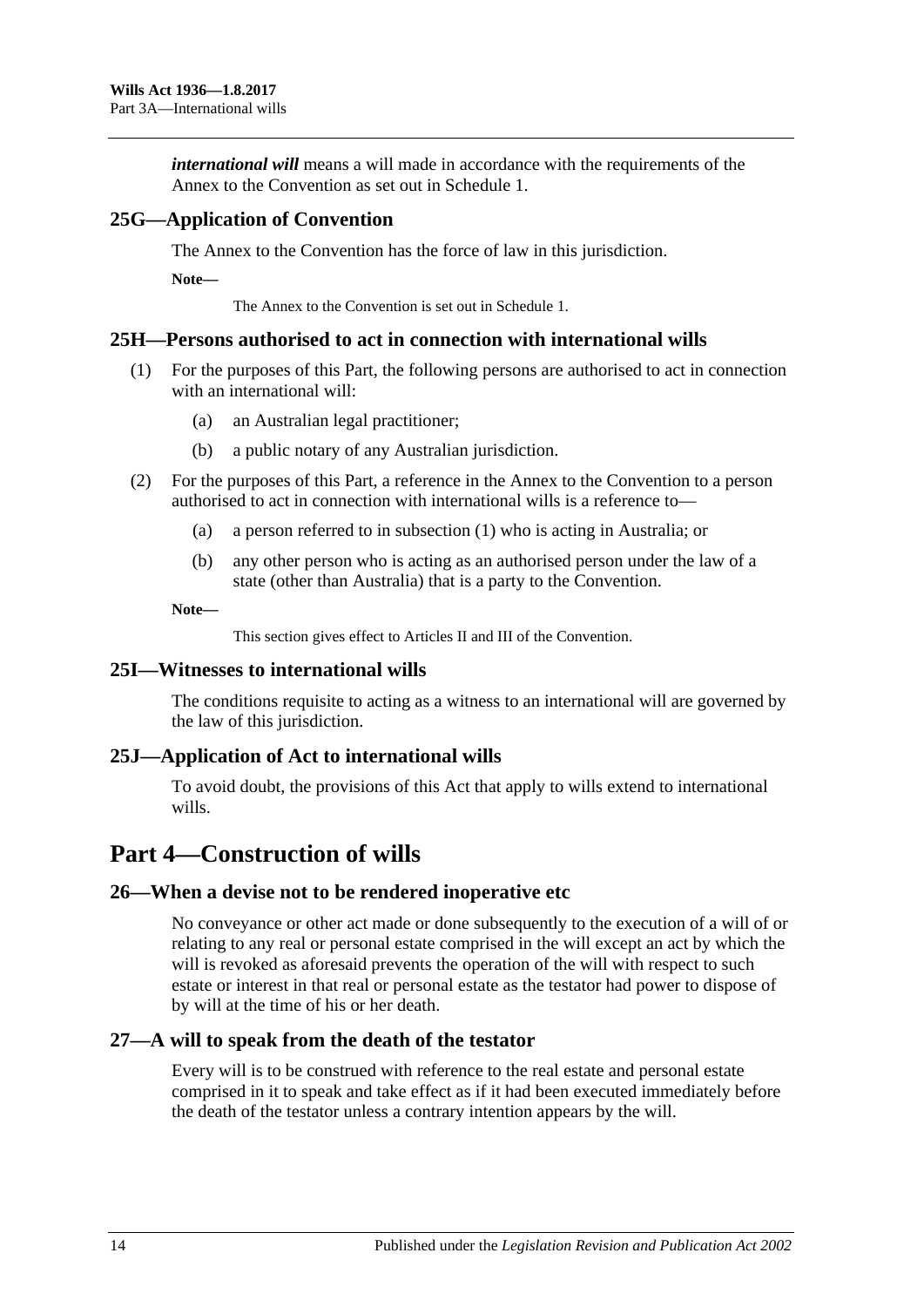#### <span id="page-14-0"></span>**28—What a residuary devise includes**

Unless a contrary intention appears by the will, any real estate or interest in real estate comprised or intended to be comprised in any devise in a will, which devise fails or is void by reason of the death of the devisee in the lifetime of the testator or by reason of the devise being contrary to law or otherwise incapable of taking effect, will be included in the residuary devise (if any) contained in the will.

#### <span id="page-14-1"></span>**29—What estates a general devise includes**

A devise of the land of the testator or of the land of the testator in any place or in the occupation of any person mentioned in his or her will or otherwise described in a general manner, and any other general devise which would describe a leasehold estate if the testator had no freehold estate which could be described by it, is to be construed to include the leasehold estates of the testator or his or her leasehold estates or any of them to which such description extends, as the case may be, as well as freehold estates, unless a contrary intention appears by the will.

### <span id="page-14-2"></span>**30—What property subject to a power of appointment a general gift includes**

- (1) A general devise of the real estate of the testator in any place or in the occupation of any person mentioned in the testator's will or otherwise described in a general manner is to be construed to include any real estate or any real estate to which the description extends (as the case may be) which the testator has power to appoint in any manner he or she may think proper and operates as an execution of that power unless a contrary intention appears by the will.
- (2) In like manner a bequest of the personal estate of the testator or any bequest of personal property described in a general manner is to be construed to include any personal estate or any personal estate to which the description extends (as the case may be) which the testator has power to appoint in any manner he or she may think proper and operates as an execution of that power unless a contrary intention appears by the will.

#### <span id="page-14-3"></span>**31—How a devise without words of limitation is to be construed**

Where any real estate is devised to any person without any words of limitation, that devise is to be construed to pass the whole estate or interest (whether the fee simple or any other estate or interest), which the testator had power to dispose of by will in that real estate unless a contrary intention appears by the will.

## <span id="page-14-4"></span>**32—How the words "die without issue" or "die without leaving issue" are to be construed**

<span id="page-14-5"></span>(1) In any devise or bequest of real or personal estate the words "die without issue" or "die without leaving issue" or "have no issue" or any other words which may import either a want or failure of issue of any person in his or her lifetime or at the time of his or her death, or an indefinite failure of his or her issue are to be construed to mean a want or failure of issue in the lifetime or at the time of death of that person and not an indefinite failure of his or her issue unless a contrary intention appears by the will by reason of that person having a prior estate tail or of a preceding gift being without any implication arising from such words a limitation of an estate tail to that person or issue or otherwise.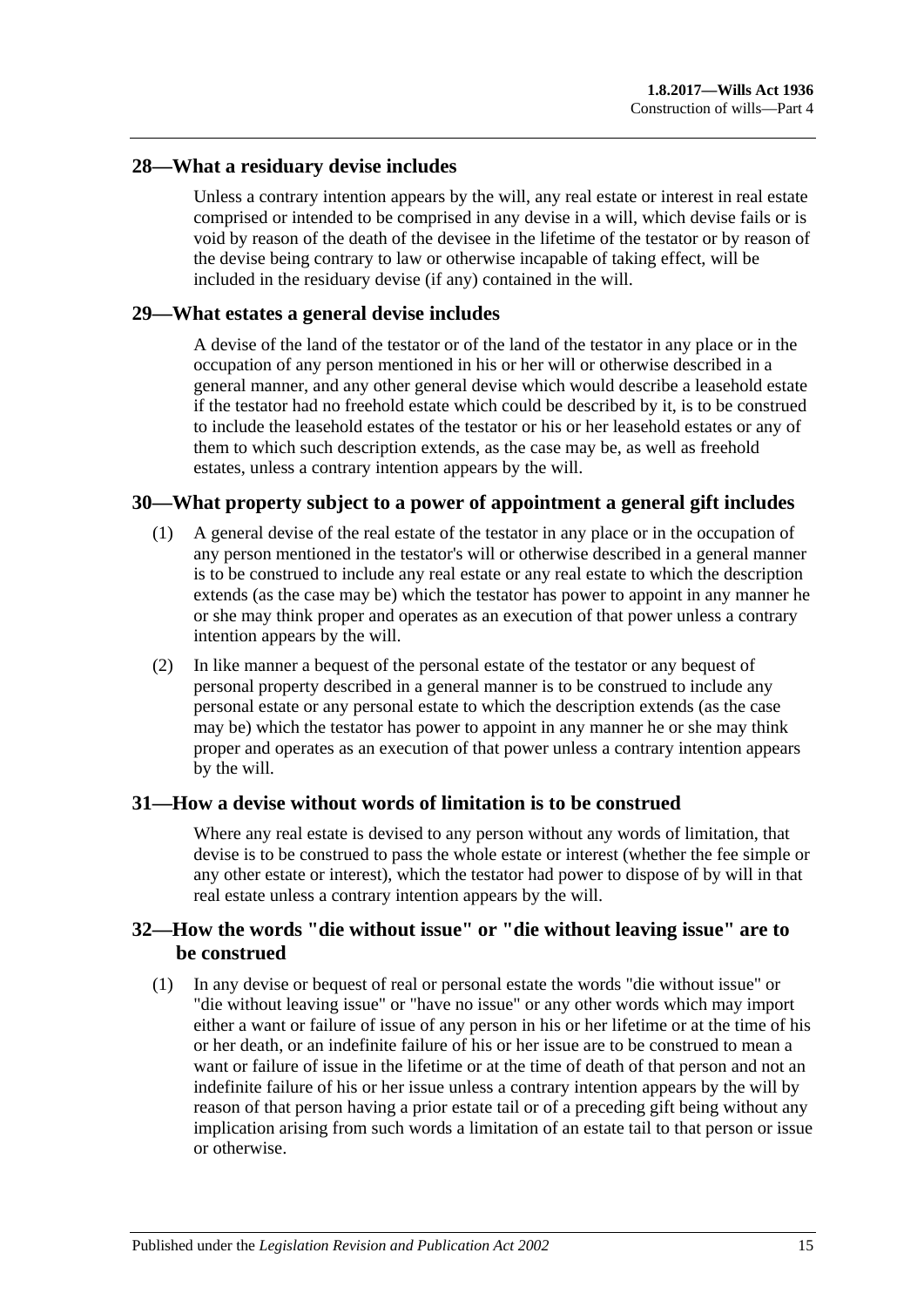(2) This section does not extend to cases where the words mentioned in [subsection](#page-14-5) (1) import if no issue described in a preceding gift is born or if there is no issue who lives to attain the age or otherwise answer the description required for obtaining a vested estate by a preceding gift to such issue.

#### <span id="page-15-0"></span>**33—No devise to trustees or executors etc operates to pass a chattel interest**

Where any real estate is devised to any trustee or executor that devise is to be construed to pass the whole estate or interest (whether the fee simple or any other estate or interest), which the testator had power to dispose of by will in that real estate unless a definite term of years absolute or determinable or an estate of freehold is thereby given to him or her expressly or by implication.

#### <span id="page-15-1"></span>**34—Trustees under an unlimited devise etc to take the fee**

Where any real estate is devised to a trustee without any express limitation of the estate to be taken by the trustee and the beneficial interest in the real estate or in the surplus rents and profits of the real estate is not given to any person for life or that beneficial interest is given to any person for life but the purposes of the trust may continue beyond the life of that person, that devise is to be construed to vest in the trustee the whole legal estate (whether the fee simple or any other estate) which the testator had power to dispose of by will in that real estate and not an estate determinable when the purposes of the trust are satisfied.

#### <span id="page-15-2"></span>**35—Devises of estates tail do not lapse**

Where any person to whom any real estate is devised for an estate tail or an estate in quasi entail, dies in the lifetime of the testator leaving issue who would be heritable under the entail and any such issue are living at the time of the death of the testator, the devise does not lapse but takes effect as if the death of that person had happened immediately after the death of the testator unless a contrary intention appears by the will.

## <span id="page-15-3"></span>**36—Gifts to children or other issue who leave issue living at the testator's death do not lapse**

Where any person being a child or other issue of the testator to whom any real or personal estate is devised or bequeathed for any estate or interest not determinable at or before the death of that person dies in the lifetime of the testator leaving issue and any such issue of that person is living at the time of the death of the testator, the devise or bequest does not lapse, but takes effect as if the death of that person had happened immediately after the death of the testator unless a contrary intention appears by the will

#### <span id="page-15-4"></span>**37—Validity of certain wills**

Nothing in [section](#page-7-0) 13, [14](#page-7-1) or [23](#page-10-0) invalidates any will or other testamentary instrument as regards personal estate which would have been valid if those sections had not been passed, except as that will or other testamentary instrument may be revoked or altered by any subsequent will or testamentary instrument made valid by those sections.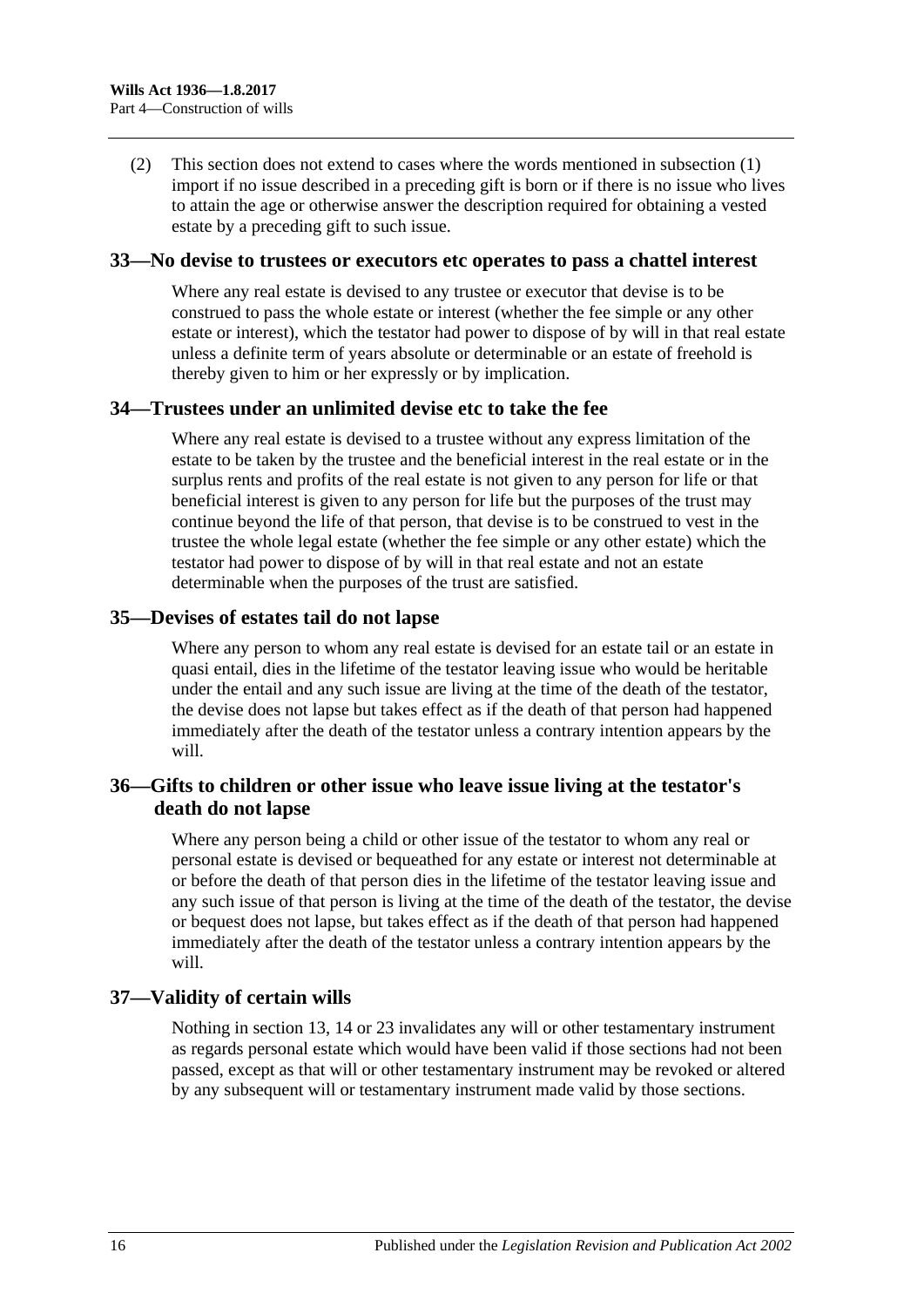## <span id="page-16-0"></span>**38—References to valuations made or accepted for succession duty purposes etc to be construed, where appropriate, as references to valuations made by competent valuers**

<span id="page-16-1"></span>Where a will refers expressly or by implication to a valuation made or accepted for the purpose of assessing succession duty or any other form of death duty, that reference is, if the valuation contemplated by the reference is not required under the law of this State or of any other place, to be construed as if it were a reference to a valuation made by a competent valuer.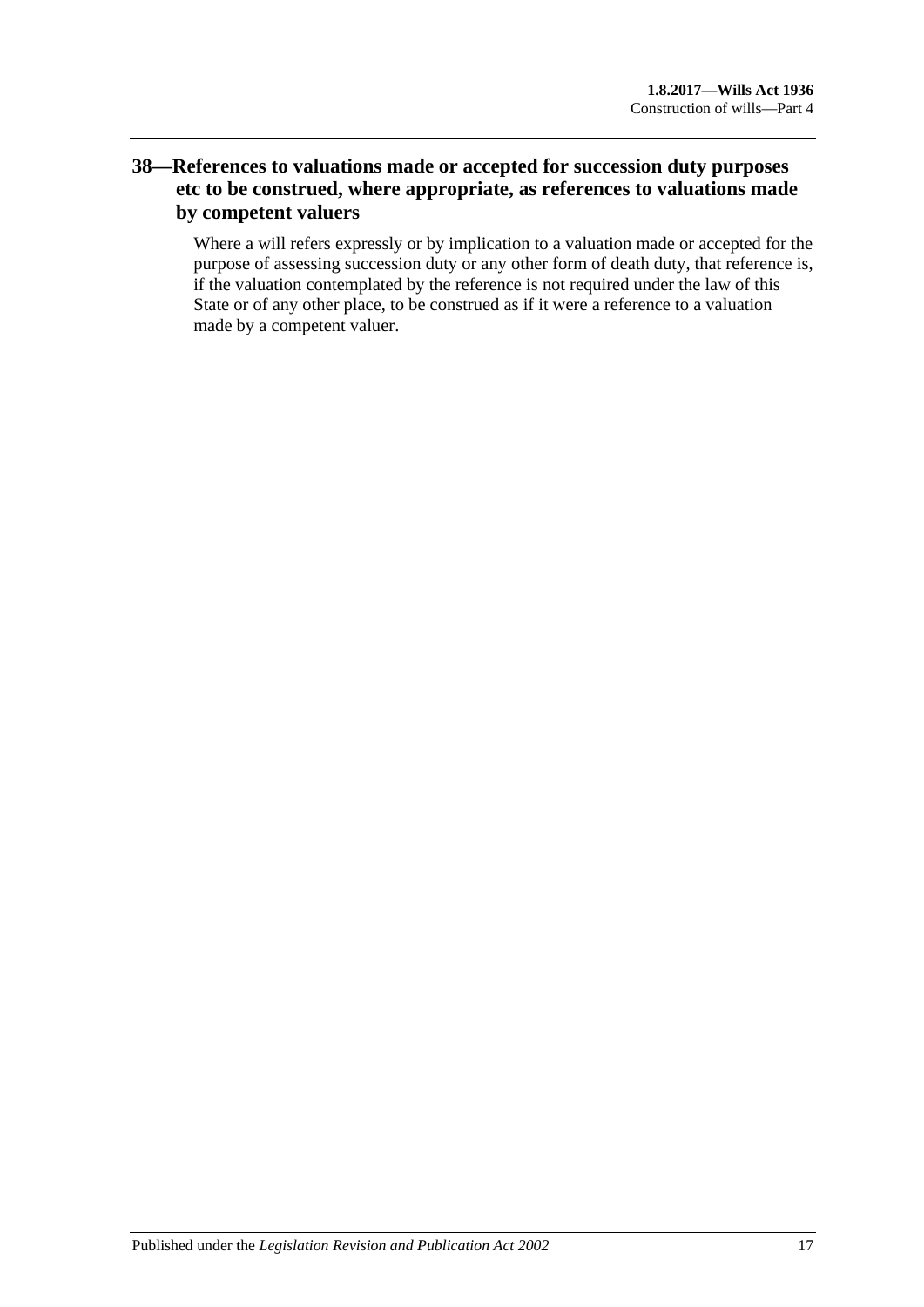## **Schedule 1—Annex to Convention providing a Uniform Law on the Form of an International Will 1973**

## ANNEX

## **UNIFORM LAW ON THE FORM OF AN INTERNATIONAL WILL 1973**

### Article 1

- 1 A will shall be valid as regards form, irrespective particularly of the place where it is made, of the location of the assets and of the nationality, domicile or residence of the testator, if it is made in the form of an international will complying with the provisions set out in Articles 2 to 5 hereinafter.
- 2 The invalidity of the will as an international will shall not affect its formal validity as a will of another kind.

### Article 2

This law shall not apply to the form of testamentary dispositions made by two or more persons in one instrument.

#### Article 3

- 1 The will shall be made in writing.
- 2 It need not be written by the testator himself.
- 3 It may be written in any language, by hand or by any other means.

### Article 4

- 1 The testator shall declare in the presence of two witnesses and of a person authorized to act in connection with international wills that the document is his will and that he knows the contents thereof.
- 2 The testator need not inform the witnesses, or the authorized person, of the contents of the will.

### Article 5

- 1 In the presence of the witnesses and of the authorized person, the testator shall sign the will or, if he has previously signed it, shall acknowledge his signature.
- 2 When the testator is unable to sign, he shall indicate the reason therefor to the authorized person who shall make note of this on the will. Moreover, the testator may be authorized by the law under which the authorized person was designated to direct another person to sign on his behalf.
- 3 The witnesses and the authorized person shall there and then attest the will by signing in the presence of the testator.

### Article 6

1 The signatures shall be placed at the end of the will.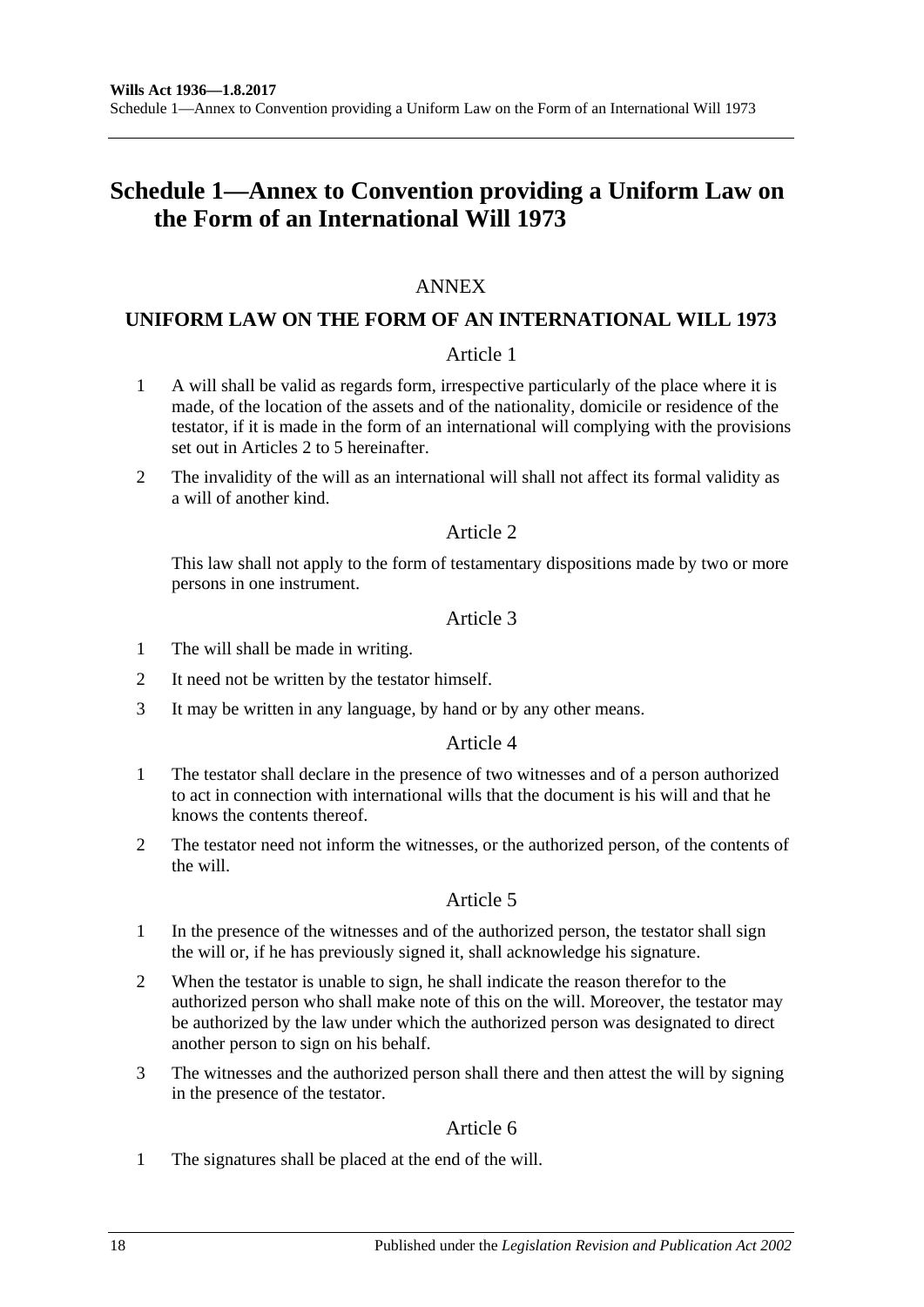2 If the will consists of several sheets, each sheet shall be signed by the testator or, if he is unable to sign, by the person signing on his behalf or, if there is no such person, by the authorized person. In addition, each sheet shall be numbered.

### Article 7

- 1 The date of the will shall be the date of its signature by the authorized person.
- 2 This date shall be noted at the end of the will by the authorized person.

### Article 8

In the absence of any mandatory rule pertaining to the safekeeping of the will, the authorized person shall ask the testator whether he wishes to make a declaration concerning the safekeeping of his will. If so and at the express request of the testator the place where he intends to have his will kept shall be mentioned in the certificate provided for in Article 9.

### Article 9

The authorized person shall attach to the will a certificate in the form prescribed in Article 10 establishing that the obligations of this law have been complied with.

### Article 10

The certificate drawn up by the authorized person shall be in the following form or in a substantially similar form:

#### **CERTIFICATE**

#### (Convention of October 26, 1973)

- 1 I, ........................(name, address and capacity), a person authorized to act in connection with international wills
- 2 Certify that on ........................(date) at ........................(place)
- 3 (testator) ........................(name, address, date and place of birth) in my presence and that of the witnesses
- 4(a) ....................................(name, address, date and place of birth)
- (b) .................................... (name, address, date and place of birth)

has declared that the attached document is his will and that he knows the contents thereof.

- 5 I furthermore certify that:
- 6(a) in my presence and in that of the witnesses
	- (1) the testator has signed the will or has acknowledged his signature previously affixed.
	- \*(2) following a declaration of the testator stating that he was unable to sign his will for the following reason
	- —I have mentioned this declaration on the will
	- \*—the signature has been affixed by

............................................................(name, address)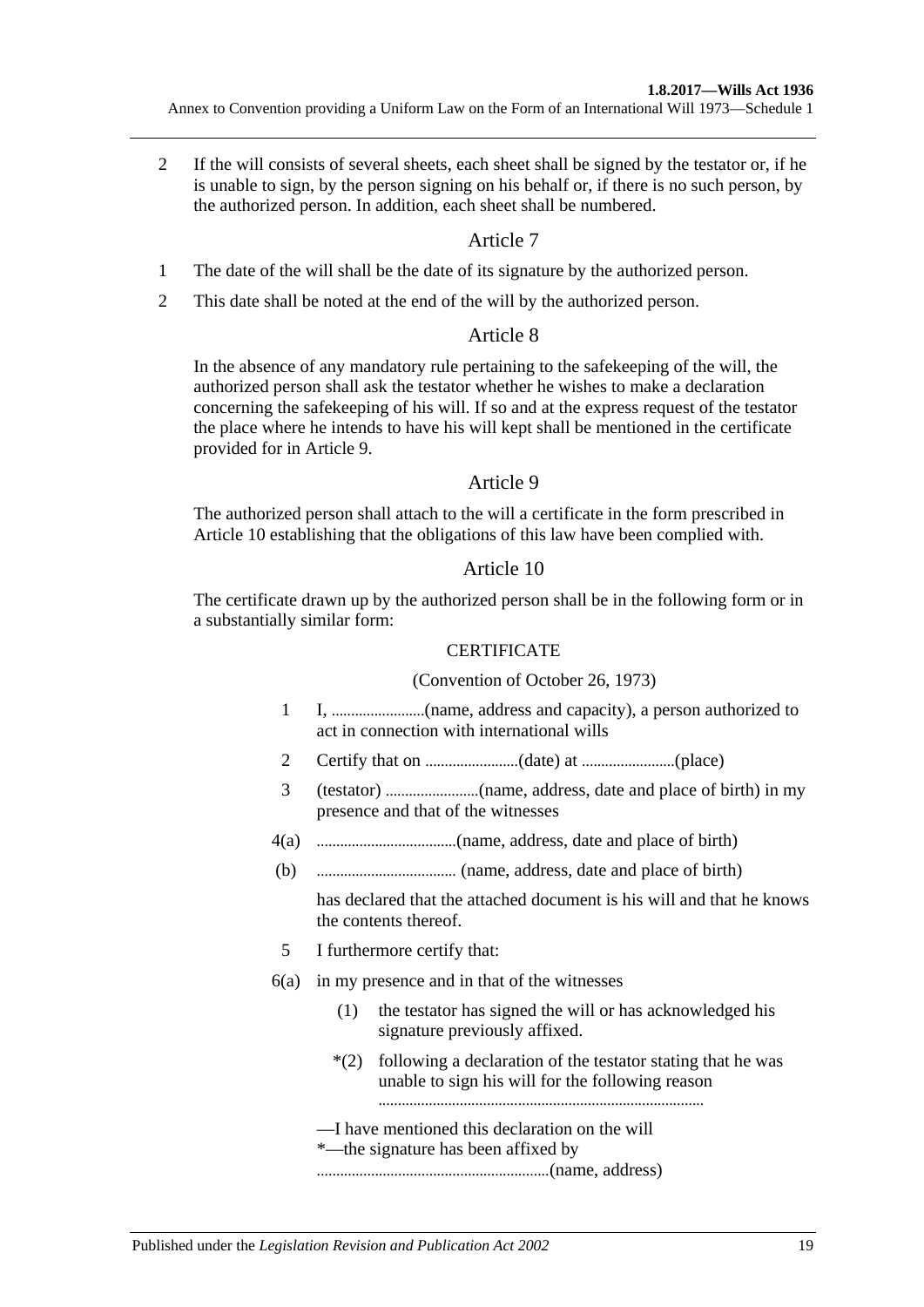Schedule 1—Annex to Convention providing a Uniform Law on the Form of an International Will 1973

- 7(b) the witnesses and I have signed the will;
- $8*(c)$  each page of the will has been signed by
- ........................................................................and numbered;
- 9(d) I have satisfied myself as to the identity of the testator and of the witnesses as designated above;
- 10(e) the witnesses met the conditions requisite to act as such according to the law under which I am acting;
- $11*(f)$  the testator has requested me to include the following statement concerning the safekeeping of his will:................................................................................................
	- 12 PLACE
	- 13 DATE
	- 14 SIGNATURE and, if necessary, SEAL

#### Article 11

The authorized person shall keep a copy of the certificate and deliver another to the testator.

#### Article 12

In the absence of evidence to the contrary, the certificate of the authorized person shall be conclusive of the formal validity of the instrument as a will under this Law.

#### Article 13

The absence or irregularity of a certificate shall not affect the formal validity of a will under this Law.

### Article 14

The international will shall be subject to the ordinary rules of revocation of wills.

### Article 15

In interpreting and applying the provisions of this law, regard shall be had to its international origin and to the need for uniformity in its interpretation.

\*To be compIeted if appropriate

\_\_\_\_\_\_\_\_\_\_\_\_\_\_\_\_\_\_\_\_\_\_\_\_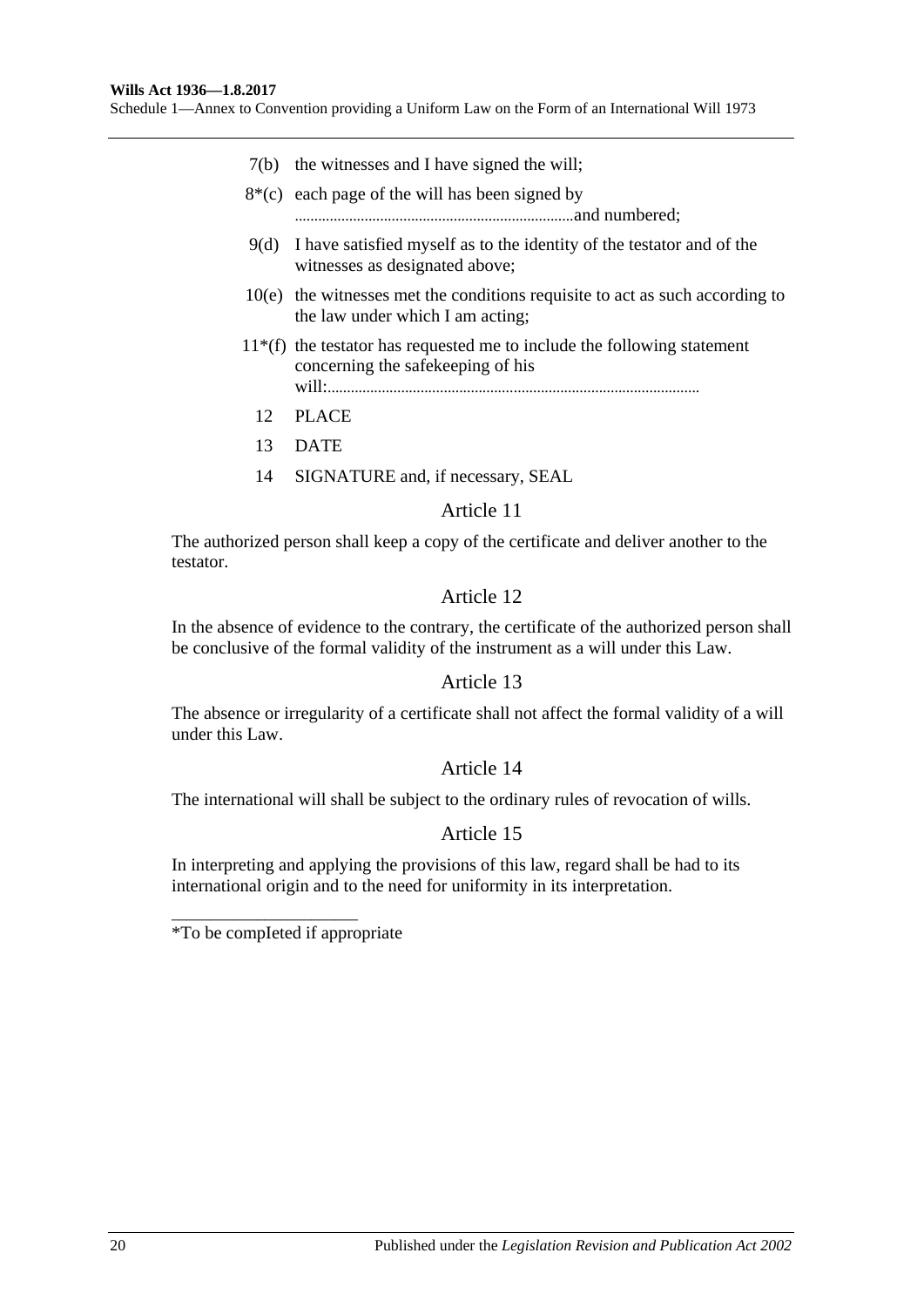## <span id="page-20-0"></span>**Legislative history**

## **Notes**

- Please note—References in the legislation to other legislation or instruments or to titles of bodies or offices are not automatically updated as part of the program for the revision and publication of legislation and therefore may be obsolete.
- Earlier versions of this Act (historical versions) are listed at the end of the legislative history.
- For further information relating to the Act and subordinate legislation made under the Act see the Index of South Australian Statutes or www.legislation.sa.gov.au.

## **Legislation repealed by principal Act**

The *Wills Act 1936* repealed the following:

*An Act for adopting a certain Act of Parliament intituled "An Act for the Amendment of the Laws with respect to Wills" in the administration of Justice in South Australia in like manner as other laws in England are applied therein (No. 16 of 1842)*

*An Act for the amendment of the laws with respect to wills (The Imperial Act 7 Will. 4 and 1 Vict., c. 26)*

*Wills Amendment Act 1862*

*An Act to amend the law with respect to wills (No. 620 of 1895)*

*Wills (Naval and Military Services) Amendment Act 1915*

## **Principal Act and amendments**

| Year | N <sub>0</sub> | Title                                                                             | Assent    | Commencement                                               |
|------|----------------|-----------------------------------------------------------------------------------|-----------|------------------------------------------------------------|
| 1936 | 2302           | Wills Act 1936                                                                    | 5.11.1936 | 1.6.1937 (Gazette 25.3.1937 p644)                          |
| 1940 | -11            | Wills Act Amendment Act 1940                                                      | 26.9.1940 | 26.9.1940                                                  |
| 1966 | 27             | Wills Act Amendment Act 1966                                                      | 17.3.1966 | 17.3.1966                                                  |
| 1969 | 13             | Wills Act Amendment Act 1969                                                      | 27.2.1969 | 27.2.1969                                                  |
| 1972 | 10             | Wills Act Amendment Act 1972                                                      | 23.3.1972 | 31.5.1973 (Gazette 31.5.1973 p2318)                        |
| 1975 | 55             | Wills Act Amendment Act 1975                                                      | 17.4.1975 | 17.4.1975                                                  |
| 1975 | 86             | Wills Act Amendment Act (No. 2) 197520.11.1975                                    |           | 29.1.1976 (Gazette 29.1.1976 p357)                         |
| 1980 | 34             | Wills Act Amendment Act 1980                                                      | 17.4.1980 | $1.1.1980$ : s 2                                           |
| 1990 | .54            | Statute Law Revision Act (No. 2) 1990 22.11.1990                                  |           | Sch 3—18.2.1991 ( <i>Gazette 10.1.1991</i><br><i>p30</i> ) |
| 1994 | 9              | Wills (Miscellaneous) Amendment<br>Act 1994                                       | 21.4.1994 | 1.7.1994 (Gazette 2.6.1994 p1522)                          |
| 1996 | 36             | Wills (Wills for Persons Lacking)<br>Testamentary Capacity) Amendment<br>Act 1996 | 2.5.1996  | 10.6.1996 (Gazette 23.5.1996 p2534)                        |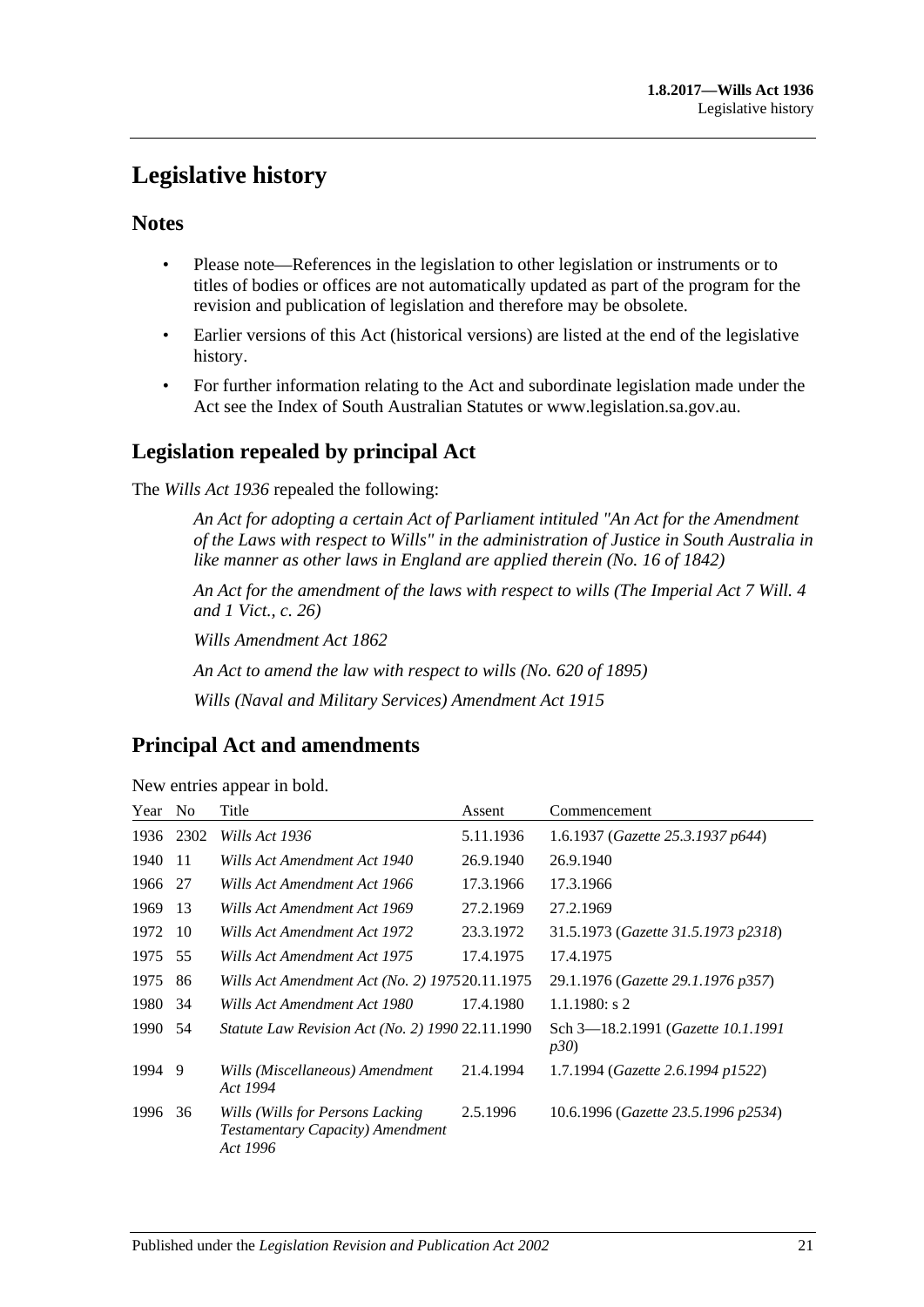| 1996        | -39 | Wills (Effect of Termination of<br>Marriage) Amendment Act 1996                    | 6.6.1996   | 5.8.1996 (Gazette 27.6.1996 p3104)                                    |
|-------------|-----|------------------------------------------------------------------------------------|------------|-----------------------------------------------------------------------|
| 1998        | 59  | <b>Statutes Amendment</b><br>(Attorney-General's Portfolio)<br>Act 1998            | 3.9.1998   | Pt 13 (s 22)-13.12.1998 ( <i>Gazette</i><br>3.12.1998 p1676)          |
| <b>2000</b> | 57  | <b>Statutes Amendment and Repeal</b><br>(Attorney-General's Portfolio)<br>Act 2000 | 20.7.2000  | Pt 15 (ss 30 & 31)—14.8.2000 ( <i>Gazette</i><br>10.8,2000 p444       |
| 2003        | 44  | <b>Statute Law Revision Act 2003</b>                                               | 23.10.2003 | Sch 1-24.11.2003 ( <i>Gazette 13.11.2003</i><br><i>p4048</i> )        |
| 2006        | -17 | Statutes Amendment (New Rules of<br>Civil Procedure) Act 2006                      | 6.7.2006   | Pt 80 (s $257$ )—4.9.2006 ( <i>Gazette</i><br>17.8.2006 p2831)        |
| 2006 43     |     | <b>Statutes Amendment (Domestic</b><br>Partners) Act 2006                          | 14.12.2006 | Pt 93 (ss $223 - 225$ )-1.6.2007 ( <i>Gazette</i><br>26.4.2007 p1352) |
| 2012        | 46  | Wills (International Wills) Amendment 22.11.2012<br>Act 2012                       |            | $22.11.2014$ (s $7(5)$ Acts Interpretation<br>Act 1915)               |
| 2013        | -12 | Advance Care Directives Act 2013                                                   | 18.4.2013  | Sch 1 (cl 31)-1.7.2014 ( <i>Gazette</i><br>$6.2.2014\ p546$           |
| 2016        | -67 | <b>Relationships Register Act 2016</b>                                             | 15.12.2016 | Sch 1 (cll 20-23)-1.8.2017 (Gazette<br>$1.8.2017$ $p3038$ )           |

## **Provisions amended since 3 February 1976**

• Legislative history prior to 3 February 1976 appears in marginal notes and footnotes included in the consolidation of this Act contained in Volume 11 of The Public General Acts of South Australia 1837-1975 at page 564.

New entries appear in bold.

Entries that relate to provisions that have been deleted appear in italics.

| Provision      | How varied                                                                                | Commencement |
|----------------|-------------------------------------------------------------------------------------------|--------------|
| Long title     | amended by $44/2003$ s 3(1) (Sch 1)                                                       | 24.11.2003   |
| Pt1            |                                                                                           |              |
| s 1            | substituted by $54/1990$ s $3(1)$ (Sch 3)                                                 | 18.2.1991    |
| s <sub>2</sub> | deleted by $54/1990$ s $3(1)$ (Sch 3)                                                     | 18.2.1991    |
| s <sub>3</sub> | amended by 54/1990 s 3(1) (Sch 3)                                                         | 18.2.1991    |
| adult          | inserted by $9/1994$ s $3(a)$                                                             | 1.7.1994     |
| minor          | inserted by $9/1994$ s $3(b)$                                                             | 1.7.1994     |
| Pt 2           |                                                                                           |              |
| Pt 2 Div 1     | heading preceding s 4 deleted and Div 1 heading<br>inserted by 44/2003 s 3(1) (Sch 1)     | 24.11.2003   |
| s <sub>4</sub> | amended by 54/1990 s 3(1) (Sch 3)                                                         | 18.2.1991    |
| Pt 2 Div 2     | heading preceding s 5 deleted and Div 2 heading<br>inserted by $44/2003$ s $3(1)$ (Sch 1) | 24.11.2003   |
| s <sub>5</sub> | amended by 54/1990 s 3(1) (Sch 3)                                                         | 18.2.1991    |
|                | substituted by $9/1994$ s 4                                                               | 1.7.1994     |
| s <sub>6</sub> | inserted by 9/1994 s 4                                                                    | 1.7.1994     |
| s <sub>7</sub> | inserted by $36/1996$ s 3                                                                 | 10.6.1996    |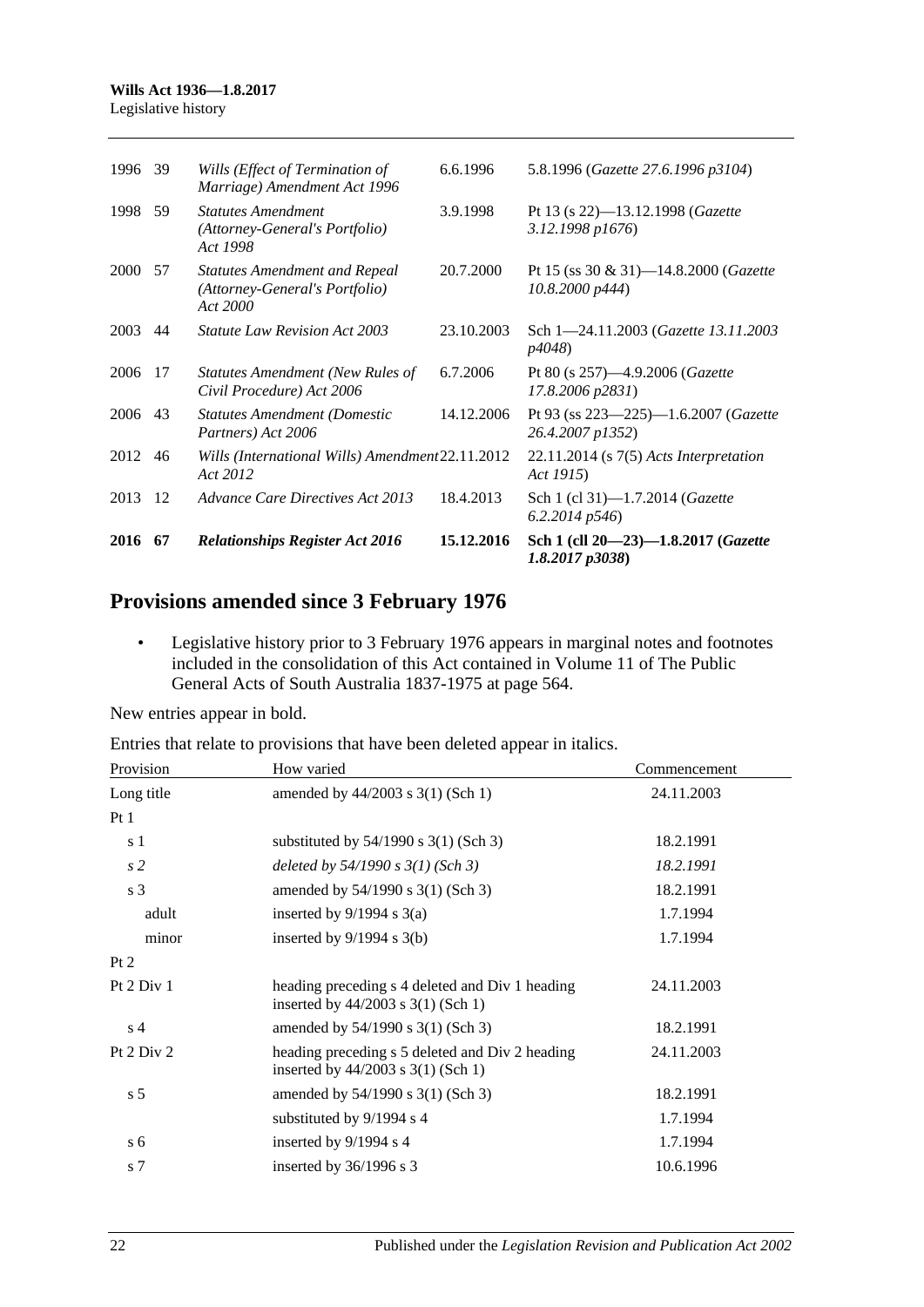| s(7(1))             | amended by 17/2006 s 257(1)                                                                | 4.9.2006   |
|---------------------|--------------------------------------------------------------------------------------------|------------|
| s7(7)               | amended by 17/2006 s 257(2)                                                                | 4.9.2006   |
|                     | amended by 12/2013 Sch 1 cl 31                                                             | 1.7.2014   |
| Pt 2 Div 3          | heading preceding s 8 deleted and Div 3 heading<br>inserted by 44/2003 s 3(1) (Sch 1)      | 24.11.2003 |
| S <sub>7A</sub>     | inserted by 43/2006 s 223                                                                  | 1.6.2007   |
| s <sub>8</sub>      | amended by 54/1990 s 3(1) (Sch 3)                                                          | 18.2.1991  |
|                     | substituted by 9/1994 s 5                                                                  | 1.7.1994   |
| s 9                 | amended by 54/1990 s 3(1) (Sch 3)                                                          | 18.2.1991  |
|                     | deleted by 9/1994 s 6                                                                      | 1.7.1994   |
| s 11                | amended by 54/1990 s 3(1) (Sch 3)                                                          | 18.2.1991  |
| s 12                |                                                                                            |            |
| $s\ 12(2)$          | amended by 54/1990 s 3(1) (Sch 3)                                                          | 18.2.1991  |
|                     | substituted by 9/1994 s 7                                                                  | 1.7.1994   |
|                     | substituted by 59/1998 s 22                                                                | 13.12.1998 |
|                     | substituted by 57/2000 s 30                                                                | 14.8.2000  |
| s 12(3)             | inserted by 9/1994 s 7                                                                     | 1.7.1994   |
|                     | substituted by 59/1998 s 22                                                                | 13.12.1998 |
|                     | substituted by 57/2000 s 30                                                                | 14.8.2000  |
| s $12(4)$ and $(5)$ | inserted by 9/1994 s 7                                                                     | 1.7.1994   |
| ss 13 and 14        | amended by 54/1990 s 3(1) (Sch 3)                                                          | 18.2.1991  |
| s <sub>15</sub>     | deleted by $54/1990 s 3(1)$ (Sch 3)                                                        | 18.2.1991  |
| s <sub>16</sub>     | amended by 54/1990 s 3(1) (Sch 3)                                                          | 18.2.1991  |
| s 17                | s 17(1) amended and redesignated as s 17 by<br>54/1990 s 3(1) (Sch 3)                      | 18.2.1991  |
|                     | amended by 43/2006 s 224                                                                   | 1.6.2007   |
| s 18                | amended by 54/1990 s 3(1) (Sch 3)                                                          | 18.2.1991  |
|                     | amended by 43/2006 s 225                                                                   | 1.6.2007   |
| s 19                | amended by 54/1990 s 3(1) (Sch 3)                                                          | 18.2.1991  |
| Pt 2 Div 4          | heading preceding s 20 deleted and Div 4<br>heading inserted by $44/2003$ s $3(1)$ (Sch 1) | 24.11.2003 |
| s 19A               | inserted by 67/2016 Sch 1 cl 20                                                            | 1.8.2017   |
| s 20                | amended by 54/1990 s 3(1) (Sch 3)                                                          | 18.2.1991  |
| $s\,20(1)$          | amended by 67/2016 Sch 1 cl 21(1), (2)                                                     | 1.8.2017   |
| $s\,20(3)$          | inserted by 67/2016 Sch 1 cl 21(3)                                                         | 1.8.2017   |
| s 20A               | inserted by 39/1996 s 3                                                                    | 5.8.1996   |
| $s\,20A(1)$         | amended by $67/2016$ Sch 1 cl $22(1)$ — $(2)$                                              | 1.8.2017   |
| $s$ 20A $(2)$       | amended by 67/2016 Sch 1 cl 22(4)-(7)                                                      | 1.8.2017   |
| $s\,20A(3)$         | amended by 67/2016 Sch 1 cl 22(8), (9)                                                     | 1.8.2017   |
| s 21                | amended by 54/1990 s 3(1) (Sch 3)                                                          | 18.2.1991  |
| s 22                | amended by 54/1990 s 3(1) (Sch 3)                                                          | 18.2.1991  |
|                     | amended by 39/1996 s 4                                                                     | 5.8.1996   |
|                     | amended by 57/2000 s 31                                                                    | 14.8.2000  |
|                     | amended by 67/2016 Sch 1 cl 23(1), (2)                                                     | 1.8.2017   |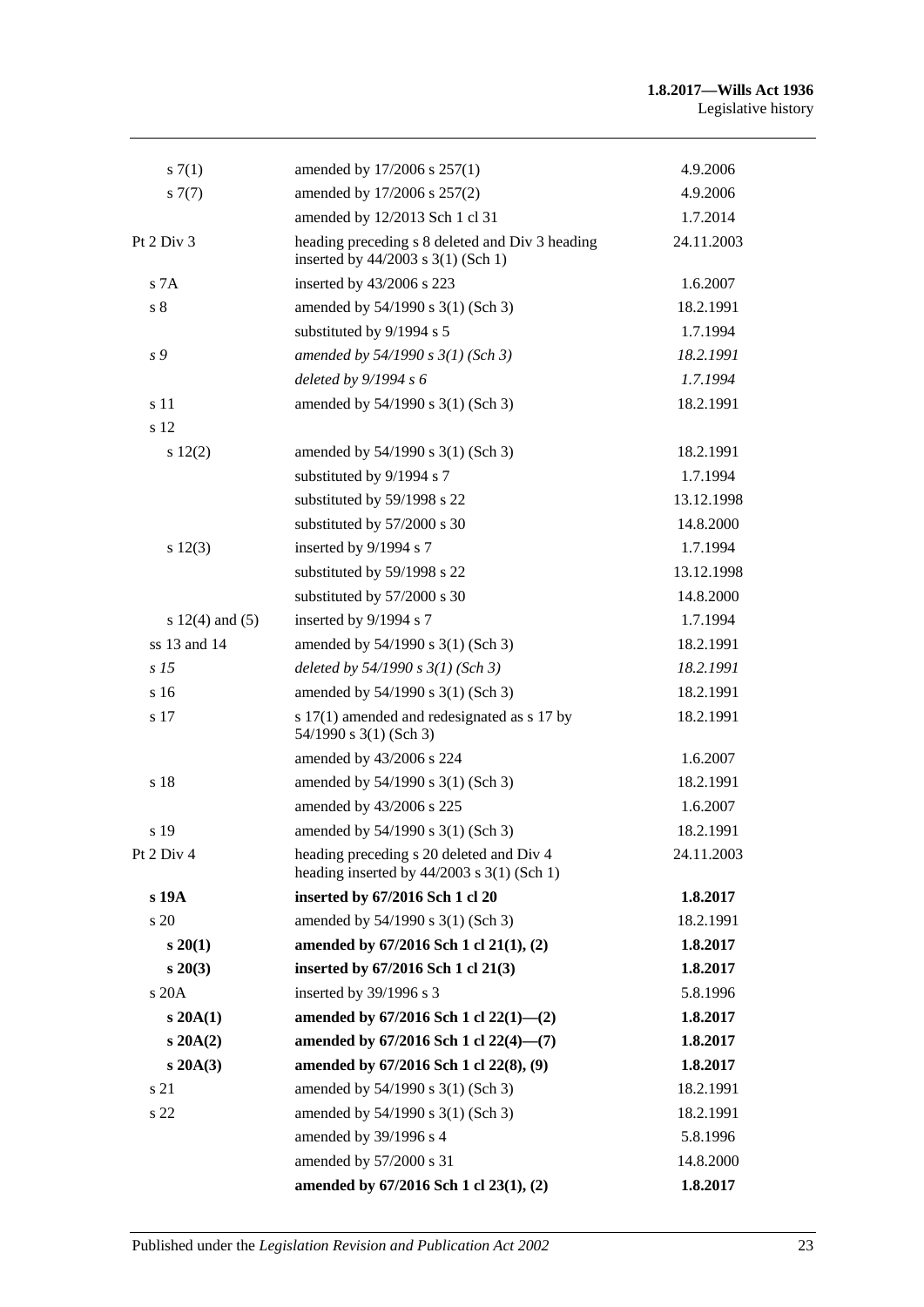| amended by 54/1990 s 3(1) (Sch 3)                                                          | 18.2.1991  |
|--------------------------------------------------------------------------------------------|------------|
|                                                                                            |            |
| heading preceding s 24 deleted and Div 5<br>heading inserted by $44/2003$ s 3(1) (Sch 1)   | 24.11.2003 |
| amended by 54/1990 s 3(1) (Sch 3)                                                          | 18.2.1991  |
| heading preceding s 25 deleted and Div 6<br>heading inserted by $44/2003$ s 3(1) (Sch 1)   | 24.11.2003 |
| amended by 54/1990 s 3(1) (Sch 3)                                                          | 18.2.1991  |
| heading preceding s 25AA inserted by 9/1994 s 8                                            | 1.7.1994   |
| heading preceding s 25AA deleted and Div 7<br>heading inserted by $44/2003$ s 3(1) (Sch 1) | 24.11.2003 |
| inserted by 9/1994 s 8                                                                     | 1.7.1994   |
|                                                                                            |            |
| heading substituted by 36/1996 s 4                                                         | 10.6.1996  |
|                                                                                            |            |
| amended by $54/1990$ s $3(1)$ (Sch 3)                                                      | 18.2.1991  |
| amended by 54/1990 s 3(1) (Sch 3)                                                          | 18.2.1991  |
| s 25C(1) amended and redesignated as s 25C by<br>$54/1990$ s 3(1) (Sch 3)                  | 18.2.1991  |
| inserted by $36/1996$ s 5                                                                  | 10.6.1996  |
| inserted by 46/2012 s 4                                                                    | 22.11.2014 |
| inserted by 46/2012 s 5                                                                    | 22.11.2014 |
|                                                                                            |            |
| amended by 54/1990 s 3(1) (Sch 3)                                                          | 18.2.1991  |
| s 39 inserted by 34/1980 s 3                                                               | 1.1.1980   |
| s 39 amended and redesignated as s 38 by<br>54/1990 s 3(1) (Sch 3)                         | 18.2.1991  |
|                                                                                            |            |

## **Transitional etc provisions associated with Act or amendments**

## *Wills (Miscellaneous) Amendment Act 1994*

### **9—Application of amendments to formality requirements**

The amendments made to section 8 of the principal Act by section 5 of this Act and the repeal of section 9 of the principal Act by section 6 of this Act have effect in relation to wills whether made before, on or after the commencement of this Act.

### *Wills (Effect of Termination of Marriage) Amendment Act 1996*

### **5—Application**

The amendments made to the principal Act by this Act apply in relation to a will of a person dying after the commencement of this Act whether the will was made or the marriage terminated before or after the commencement.

## **Historical versions**

Reprint No 1—1.7.1994 Reprint No 2—10.6.1996